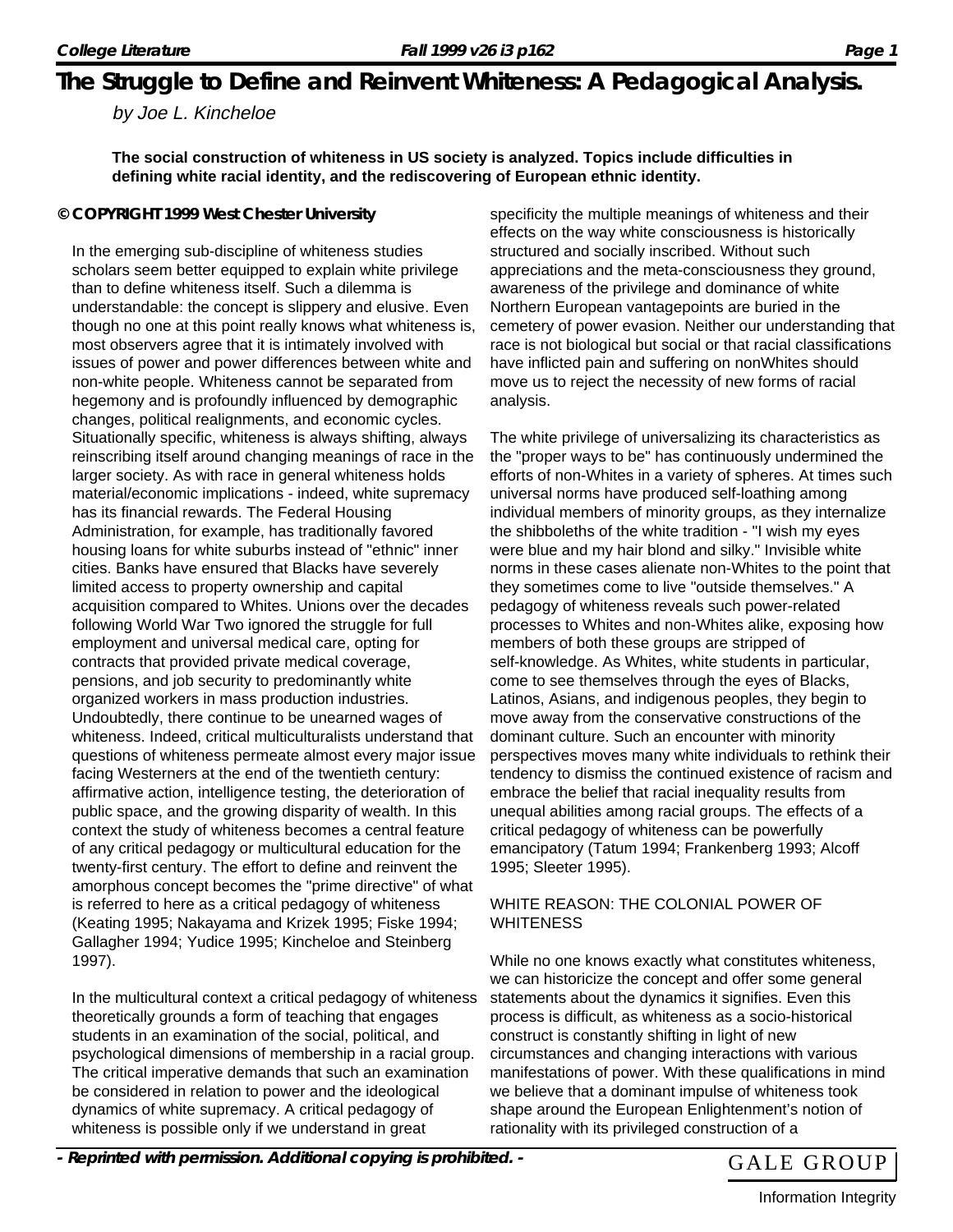transcendental white, male, rational subject who operated at the recesses of power while concurrently giving every indication that he escaped the confines of time and space. In this context whiteness was naturalized as a universal entity that operated as more than a mere ethnic positionality emerging from a particular time, the late seventeenth and eighteenth centuries, and a particular space, Western Europe. Reason in this historical configuration is whitened and human nature itself is grounded upon this reasoning capacity. Lost in the defining process is the socially constructed nature of reason itself, not to mention its emergence as a signifier of whiteness. Thus, in its rationalistic womb whiteness begins to establish itself as a norm that represents an authoritative, delimited, and hierarchical mode of thought. In the emerging colonial contexts in which Whites would increasingly find themselves in the decades and centuries following the Enlightenment, the encounter with non-Whiteness would be framed in rationalistic terms whiteness representing orderliness, rationality, and self-control and non-whiteness as chaos, irrationality, violence, and the breakdown of self-regulation. Rationality emerged as the conceptual base around which civilization and savagery could be delineated (Giroux 1992; Alcoff 1995; Keating 1995).

This rationalistic modernist whiteness is shaped and confirmed by its close association with science. As a scientific construct whiteness privileges mind over body, intellectual over experiential ways of knowing, mental abstractions over passion, bodily sensations, and tactile understanding (Semali and Kincheloe 1999; Kincheloe, Steinberg, and Hinchey 1999). In the study of multicultural education such epistemological tendencies take on dramatic importance. In educators' efforts to understand the forces that drive the curriculum and the purposes of Western education, modernist whiteness is a central player. The insight it provides into the social construction of schooling, intelligence, and the disciplines of psychology and educational psychology in general opens a gateway into white consciousness and its reactions to the world around it. Objectivity and dominant articulations of masculinity as signs of stability and the highest expression of white achievement still work to construct everyday life and social relations at the end of the twentieth century. Because such dynamics have been naturalized and universalized, whiteness assumes an invisible power unlike previous forms of domination in human history. Such an invisible power can be deployed by those individuals and groups who are able to identify themselves within the boundaries of reason and to project irrationality, sensuality, and spontaneity on to the other.

Thus, European ethnic groups such as the Irish in nineteenth-century industrializing America were able to differentiate themselves from passionate ethnic groups who were supposedly unable to regulate their own emotional predispositions and gain a rational and objective view of the world. Such peoples - who were being colonized, exploited, enslaved, and eliminated by Europeans during their Enlightenment and post-Enlightenment eras - were viewed as irrational and, thus, inferior in their status as human beings. As inferior beings, they had no claim to the same rights as Europeans - hence, white racism and colonialism were morally justified around the conflation of whiteness and reason. In order for whiteness to place itself in the privileged seat of rationality and superiority, it would have to construct pervasive portraits of non-Whites, Africans in particular, as irrational, disorderly, and prone to uncivilized behavior (Nakayama and Krizek 1995; Stowe 1996; Alcoff 1995; Haymes 1996). As rock of rationality in a sea of chaos and disorder, whiteness presented itself as a non-colored, non-blemished pure category. Even a mere drop of non-white blood was enough historically to relegate a person to the category of "colored." Being white, thus, meant possessing the privilege of being uncontaminated by any other bloodline. A mixed race child in this context has often been rejected by the white side of his or her heritage - the rhetorical construct of race purity demands that the mixed race individual be identified by allusion to the non-white group, for example, she's half Latina or half Chinese. Individuals are rarely half-white.

As Michel Foucault often argued, reason is a form of disciplinary power. Around Foucault's axiom, critical multiculturalists contend that reason can never be separated from power. Those without reason defined in the Western scientific way are excluded from power and are relegated to the position of unreasonable other. Whites in their racial purity understood the dictates of the "White Man's Burden" and became the beneficent teachers of the barbarians. To Western eyes the contrast between white and non-white culture was stark: reason as opposed to ignorance; scientific knowledge instead of indigenous knowledge; philosophies of mind versus folk psychologies; religious truth in lieu of primitive superstition; and professional history as opposed to oral mythologies. Thus, rationality was inscribed in a variety of hierarchical relations between European colonizers and their colonies early on, and between Western multinationals and their "underdeveloped" markets in later days. Such power relations were erased by the white claim of cultural neutrality around the transhistorical norm of reason - in this construction rationality was not assumed to be the intellectual commodity of any specific culture. Indeed, colonial hierarchies immersed in exploitation were justified around the interplay of pure whiteness, impure non-whiteness, and neutral reason.

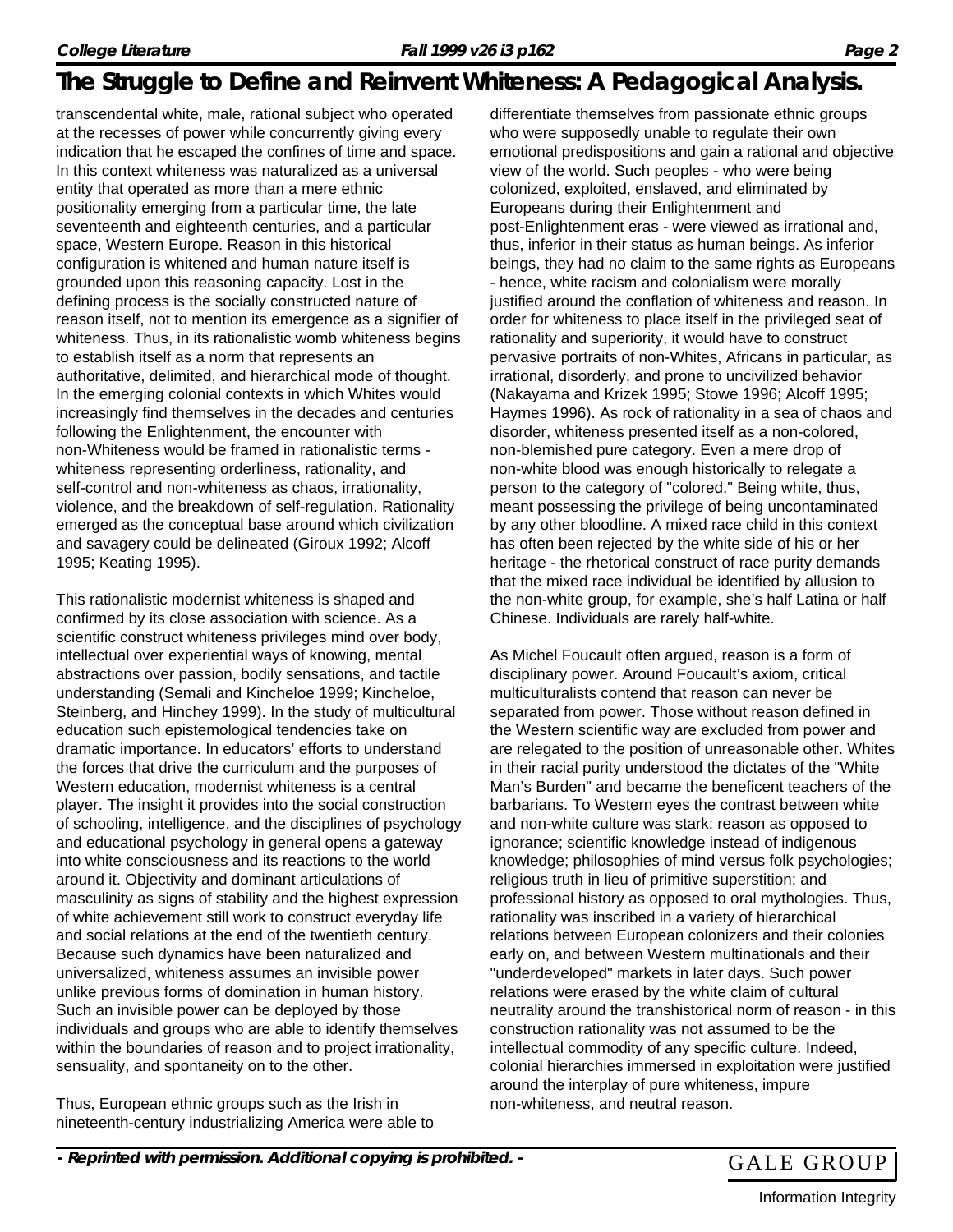Traditional colonialism was grounded on colonialized people's deviation from the norm of rationality, thus making colonization a rational response to inequality. In the twentieth century this white norm of rationality was extended to the economic sphere where the philosophy of the free market and exchange values were universalized into signifiers of civilization. Once all the nations on earth are drawn into the white reason of the market economy, then all land can be subdivided into real estate, all human beings' worth can be monetarily calculated, values of abstract individualism and financial success can be embraced by every community in every country, and education can be reformulated around the cultivation of human capital. When these dynamics come to pass, the white millennium will have commenced - white power will have been consolidated around land and money. The Western ability to regulate diverse peoples through their inclusion in data banks filled with information about their credit histories, institutional affiliations, psychological "health," academic credentials, work experiences, and family backgrounds will reach unprecedented levels. The accomplishment of this ultimate global colonial task will mark the end of white history in the familiar end-of-history parlance. This does not mean that white supremacy ends, but that it has produced a hegemony so seamless that the need for further structural or ideological change becomes unnecessary. The science, reason, and technology of white culture will have achieved their inevitable triumph (MacCannell 1992; Nakayama and Krizek 1995; Alcoff 1995; Giroux 1992).

Whatever the complexity of the concept, whiteness, at least one feature is discernible - whiteness cannot escape the materiality of its history, its effects on the everyday lives of those who fall outside its conceptual net as well as on white people themselves. Critical scholarship on whiteness should focus attention on the documentation of such effects. Whiteness study in a critical multiculturalist context should delineate the various ways such material effects shape cultural and institutional pedagogies and position individuals in relation to the power of white reason. Understanding these dynamics is central to the curriculums of black studies, Chicano studies, postcolonialism, indigenous studies, not to mention educational reform movements in elementary, secondary, and higher education. The history of the world's diverse peoples in general as well as minority groups in Western societies in particular has often been told from a white historiographical perspective. Such accounts erased the values, epistemologies, and belief systems that grounded the cultural practices of diverse peoples. Without such cultural grounding students have often been unable to appreciate the manifestations of brilliance displayed by non-white cultural groups. Caught in the white interpretive filter they were unable to make sense of diverse historical

and contemporary cultural productions as anything other than proof of white historical success. The fact that one of the most important themes of the last half of the twentieth century - the revolt of the "irrationals" against white historical domination - has not been presented as a salient part of the white (or non-white) story is revealing, a testimony to the continuing power of whiteness and its concurrent fragility (Banfield 1991; Frankenberg 1993; Stowe 1996; Vattimo 1992).

#### WHAT'S WHITE? WHITENESS AS A SOCIAL **CONSTRUCTION**

As with any racial category, whiteness is a social construction in that it can be invented, lived, analyzed, modified, and discarded. While Western reason is a crucial dynamic associated with whiteness over the last three centuries, there are many other social forces that sometimes work to construct its meaning. Whiteness, thus, is not an unchanging, fixed, biological category impervious to its cultural, economic, political, and psychological context. There are many ways to be white, as whiteness interacts with class, gender, and a range of other race-related and cultural dynamics. The ephemeral nature of whiteness as a social construction begins to reveal itself when we understand that the Irish, Italians, and Jews have all been viewed as non-white in particular places at specific moments in history. Indeed, Europeans prior to the late 1600s did not use the label, black, to refer to any race of people, Africans included. Only after the racialization of slavery by around 1680 did whiteness and blackness come to represent racial categories. Only at this historical juncture did the concept of a discrete white race begin to take shape. Slowly in the eighteenth and nineteenth centuries the association with rationality and orderliness developed, and in this context whiteness came to signify an elite racial group. Viewed as a position of power, white identity was often sought by those who did not possess it. Immigrant workers in the new American industrial workplaces of the mid-nineteenth century from southern and eastern Europe aspired to and eventually procured whiteness, viewing its status as payment for the exploitation of their labor. Such shifts in the nature and boundaries of whiteness continued into the twentieth century. One of the reasons that whiteness has become an object of analysis in the 1990s revolves around the profound shifts in the construction of whiteness, blackness, and other racial identities that have taken place in the last years of the twentieth century.

How are students and other individuals to make sense of the assertion that whiteness is a social construction? How does such a concept inform the democratic goals of a critical pedagogy? Such questions form the conceptual basis of our discussion of whiteness, our attempt to

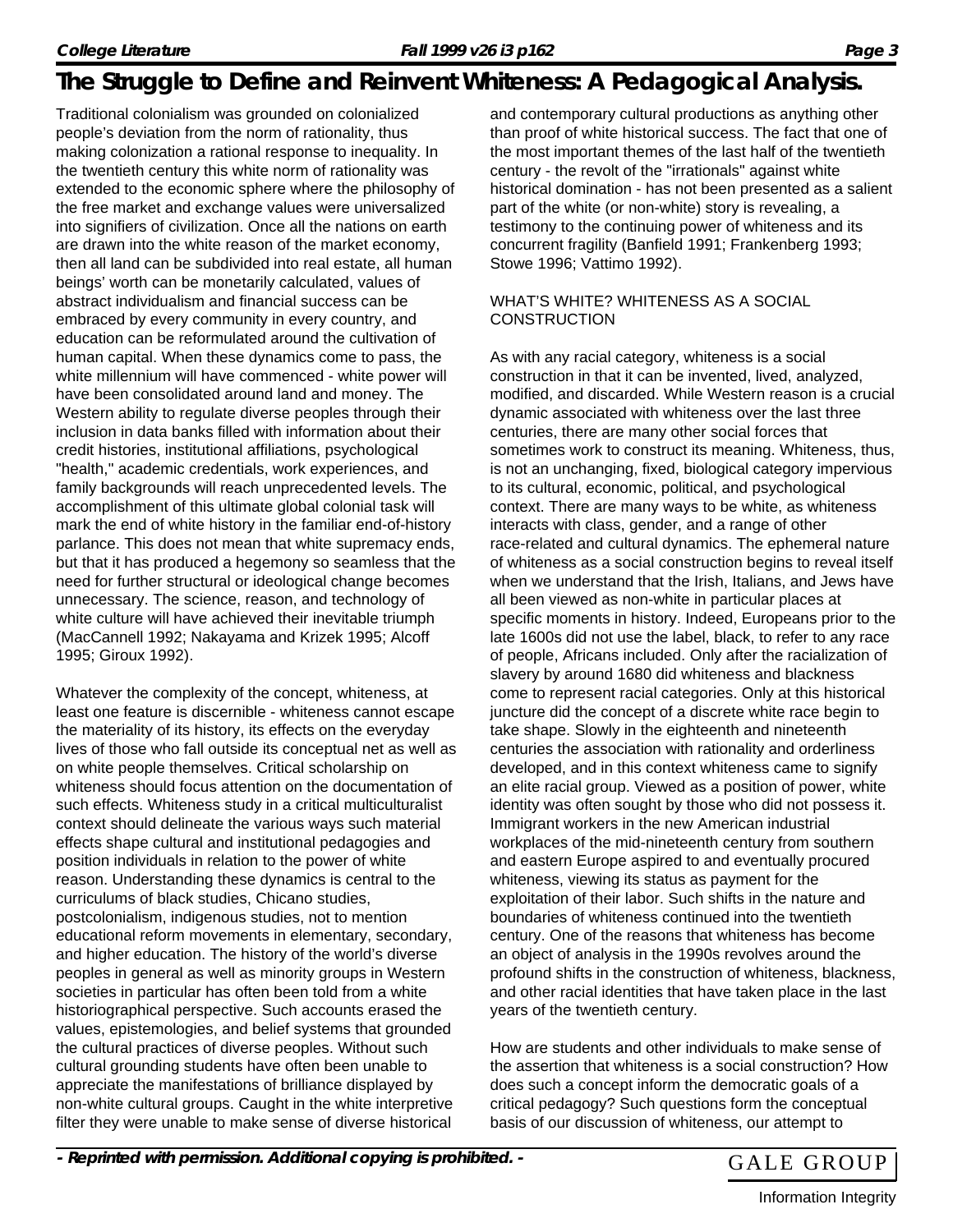construct a pedagogy of whiteness. In order to answer them in a manner that is helpful to Whites and other racial groups, it is important to focus on the nature of the social construction process. In this context John Fiske's (1993) notion of an ever-shifting and realigning power bloc is helpful. The discourses that shape whiteness are not unified and singular but diverse and contradictory. If one is looking for logical consistency from the social construction of whiteness, he or she is not going to find it. The discursive construction of whiteness like the work of any power bloc, aligns and dealings itself around particular issues of race. For example, the discourse of white victimization that has emerged over the last two decades appears in response to particular historical moments such as the attempt to compensate for the oppression of non-Whites through preferential hiring and admissions policies. The future of such policies will help shape the discourses that will realign to structure whiteness in the twenty-first century. These discourses, of course, hold profound material consequences for Western cultures, as they fashion and refashion power relations between differing social groups. Any pedagogy of critical multiculturalism or of whiteness itself involves engaging students in a rigorous tracking of this construction process. Such an operation when informed by critical notions of social justice, community, and democracy allows individuals insights into the inner workings of racialization, identity formation, and the etymology of racism - an empowering set of understandings. Armed with such concepts, they gain the ability to challenge and rethink whiteness around issues of racism and privilege. In this context questions about a white student's own identity begin to arise (Gallagher 1994; McMillen 1995; Keating 1995; Nakayama and Krizek 1995).

Such questioning and renegotiating induces us to consider whiteness in relation to other social forces - non-whiteness in particular. Stephen Haymes (1996) argues that to understand racial identity formation, we need to appreciate the way white is discursively represented as the polar opposite of black - a reflection of the Western tendency to privilege one concept in a binary opposition to another. The darkness-light, angel-devil discursive binarism - like other discursive constructions - has reproduced itself in the establishment of racial and ethnic categories. Through its relationship with blackness, whiteness configured itself as different, as not enslaved, as powerful, as aligned with destiny. In this bizarre manner blackness or Africanness empowered whiteness to gain self-consciousness, often via the racist depiction of the other. Such representations affirm the superiority and power of whiteness - again, its rationality, productivity, and orderliness vis-a-vis the chaos, laziness, and primitiveness of Africans and other non-Whites. Through its relation with Africanism, Whites gained knowledge of themselves as the racial barometer

by which other groups were measured. Yet, in our understanding of the diversity within whiteness, this knowledge has meant more to some Whites than to others. Historically, poor whites have undoubtedly reaped the psychological wages of whiteness, but talk of white economic privilege in the late twentieth century leaves them with a feeling of puzzlement increasingly expressed as anger. Thus, to speak of white privilege unproblematically in a pedagogy of whiteness ignores the reality of diversity in whiteness (Fiske 1994; Morrison 1993; Keating 1995).

#### AVOIDING ESSENTIALISM: THE INSTABILITY OF **WHITENESS**

Diversity in whiteness demands our attention. Critical scholars must carefully attend to the subtle but crucial distinction between whiteness with its power to signify and white people. The diversity among white people makes sweeping generalizations about them dangerous and highly counterproductive to the goals of a critical pedagogy of whiteness. Indeed, it is not contradictory to argue that whiteness is a marker of privilege but that all white people are not able to take advantage of that privilege. It is difficult to convince a working class white student of the ubiquity of white privilege when he or she is going to school, accumulating school debts, working at McDonalds for minimum wage, unable to get married because of financial stress, and holds little hope of upward socioeconomic mobility. The lived experiences and anxieties of such individuals cannot be dismissed in a pedagogy of whiteness.

How, then, in the study and teaching of whiteness do we avoid essentializing white people as privileged, rationalistic, emotionally alienated people? Understanding the social/discursive construction of whiteness, students of whiteness refuse to search for its essential nature or its authentic core. Instead, critical analysts study the social, historical, rhetorical, and discursive context of whiteness, mapping the ways it makes itself visible and invisible, manifests its power, and shapes larger sociopolitical structures in relation to the micro-dynamics of everyday life. This, of course, is no easy task-indeed, it should keep us busy for a while. Its complexity and its recognition of ambiguity are central to the project's success. Since there is no fixed essence of whiteness, different white people can debate both the meaning of whiteness in general and its meaning in their own lives. Critical multiculturalists believe that such debates should take place in the context of racial history and analyses of power asymmetries in order to gain more than a superficial acquaintance with the issues. Nevertheless, diversity in whiteness is a fact of life, as various white people negotiate their relationship to whiteness in different ways. Yet, whiteness scholarship to

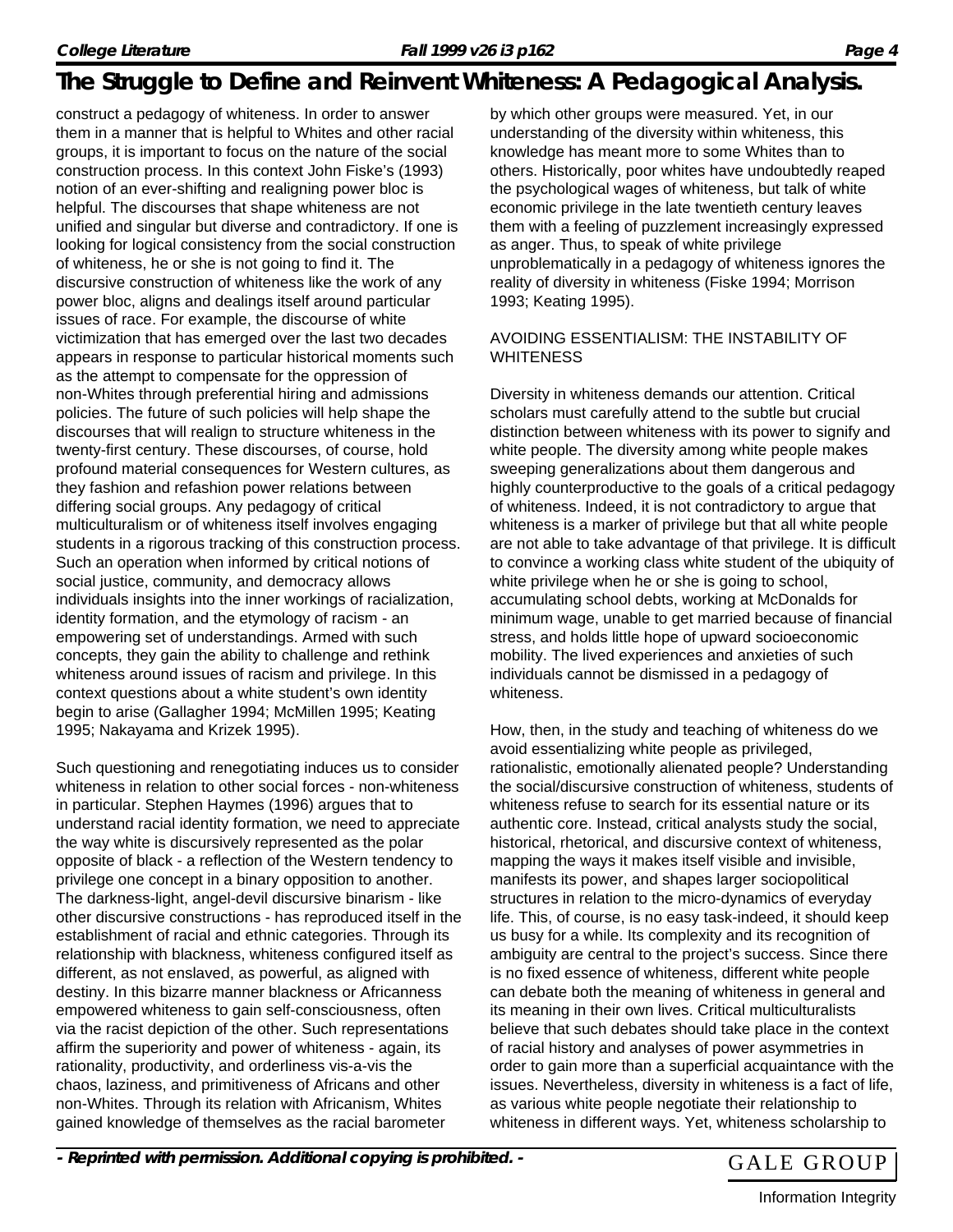this point has sometimes failed to recognize that its greatest problem is the lapse into essentialism.

In its most essential manifestations whiteness study has operated under the assumption that racial categories were permanent and fixed. In their attempt to deconstruct race in this context, essential whiteness scholars tend to reinscribe the fixity of racial difference. The pessimism emerging here is constructed by a form of racial determinism - white people will act in white ways because they are "just that way." A critical pedagogy of whiteness understands the contingency of the connection between rationalistic modernist whiteness and the actions of people with light-colored skin. The same, of course, is true with people with dark colored skin - they may not "act black." They may even "act white." Such anti-essential appreciations are central to whiteness study, as scholars historically contextualize their contemporary insights with references to the traditional confusion over racial delineations. Throughout U.S. history, for example, many federal and state agencies used only three racial categories - White, Negro, and Indian. Who fit where? How were Latino/as to be classified? What about Asians? Originally, the state of California classified Mexicans as white and Chinese as Indian. Later Chinese-Americans were grouped as Orientals, then Asians, then Pan Asians, and then Asian Pacific Americans. Analysis of such categorization indicates both the slipperiness of racial grouping and the American attempt to force heterogeneous racial configurations into a single category around similarities in skin tone, hair texture, and eye shape. Such biological criteria simply don't work in any logically consistent manner, thus frustrating the state's regulatory efforts to impose a rationalistic racial order (Keating 1995; Rubin 1994; Gallagher 1994; Fiske 1994).

Thus, advocates of a critical pedagogy of whiteness refuse to use race as an essentialist grounding of identity since it is not a natural category. Not only is race an unnatural category, but its cultural boundaries are constantly negotiated and transgressed as individuals engage the forces and discourses that shape them. If we are not careful when using race as a social category, we can reify the perceived differences between black and white and lose sight of the cultural hybridity we all share. When teaching about whiteness we need to always view the concept in historical context, keeping in mind the situationally specific nature of the term. Our emphasis should continuously revolve around rewriting racial identity, as we point out the inaccuracies and inequities embedded in present racial configurations. Such an emphasis undermines fixed notions of racial identity that separate peoples from various racial and ethnic backgrounds. Identity politics grounded on such fixed positions have often supported a form of authority

garnered from membership in subordinated groups. This privilege derived from oppression assumes that particular forms of analysis can be spoken only by individuals who share a specific identity. In this essentialist cosmos it is inappropriate for a white man to ever criticize a black man, a Jew to ever disagree with a lesbian Latina. Such politics quickly destroy any solidarity among individuals from a variety of groups who want to pursue an egalitarian, democratic vision.

If we are unable to get beyond these fixed definitions of black and white identity, a pedagogy of whiteness in particular and multicultural education in general may construct impressions that racism is an inevitable feature of the human condition. Thus, the question emerges: can the multicultural analysis of racialized identities such as whiteness serve a democratic outcome? Critical multiculturalists take the question seriously, even though they strongly believe that such analysis is necessary in a multiracial, multicultural society. They take the question seriously because they have too often seen the divisive outcomes of essentialist forms of identity politics. The question induces us to scan carefully the cultural landscape for the negative consequences of multicultural analysis, learning in the process to recognize and anticipate the unexpected problems such activities may help create. Because the meaning of whiteness in late twentieth century societies is volatile, a pedagogy of whiteness must walk a Wallinda tightrope between racial essentialism on one side and a liberal color-blindness on the other. Proponents of a critical pedagogy of whiteness understand that the only antidote to racial essentialism is not a fatuous embrace of racial erasure. They embrace a middle ground position that first, explores the socially constructed, artificial, ephemeral nature of racial identities and second, they carefully trace the all-too-real effects of such identities (Kincheloe, Steinberg, Rodriguez, and Chennault 1998).

As such a pedagogy separates whiteness from white people, it understands the changing meaning of whiteness for young working class Whites. In this context it analyzes such individuals' view of themselves as racial victims and their resulting efforts to build an emotional community around their whiteness. Here critical multiculturalists explore the sobering consequences such tendencies may hold for twenty-first century race relations. Ever aware of the ambiguities of whiteness, a critical pedagogy of whiteness appreciates the plight and pain of the young white working class while concurrently exposing the ways whiteness developed in such a context works to hide racial forms of sociopolitical and economic inequality. In the global culture of hyperreality with its increasingly dynamic forms of hybrid identities, the critical work of tracing these constructions of self vis-a-vis group becomes

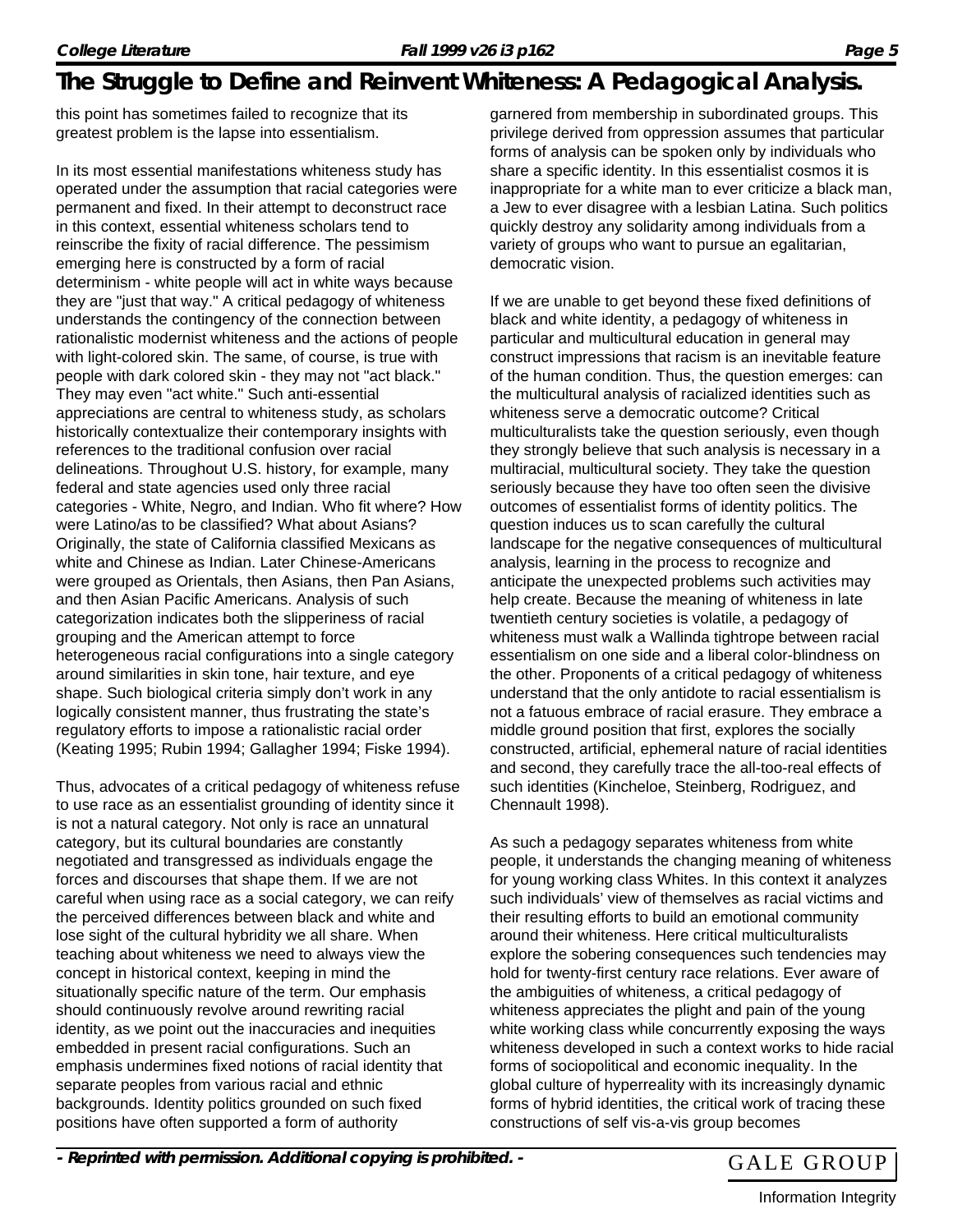progressively more difficult. As hope of finding discrete, bounded notions of self-fade, so too do traditional sociological and educational methodologies of inquiry with their antiquated notions of identity. In the postmodern condition individuals must wear several identities as they travel in and out of multiple cultural locales. Gone is the memory of "genuine cultures" who pass along their mores and folkways unchanged to the next generation. In this configuration the Scots would still wear kilts and the Sioux their warbonnets. In this new, more complex world critical scholars understand the need to refigure racial analysis and identity formation after the crutch and safety of essentialism are removed (Luke 1994; Keating 1995; Thompson 1996; Gallagher 1994; Wellman 1996).

#### WHITE MUTATIONS IN THE 1990S: WHITENESS VISIBLE

Contradictory articulations of what it means to "feel white" at the end of the century when coupled with a panoply of socioeconomic and political forces have undermined any stable notions of white identity. The identity politics of the last thirty years have generated a widespread angst about the meaning of whiteness and induced many Whites to confront for the first time their own ethnicity. Realizing they may not constitute a majority of the population for long, understanding that they have been racialized, recognizing challenges to white supremacy, watching themselves being labeled as oppressors in the eyes of the world, white people face an unprecedented crisis of whiteness. Any pedagogy of whiteness must understand the nuances and effects of this sociocultural phenomenon if it is to speak to white people in the post-civil rights era. It must not simply dismiss the paradoxical concerns many white people express about pride in white culture in light of the fact that "everyone else" (meaning non-Whites) is talking about pride in theirs. Make no mistake; there is a new consciousness about race in contemporary Western societies (Gallagher 1994; Winant 1994; Rubin 1994).

This new consciousness induces Whites to ask "who are we?" Living in a racially charged environment where the traditionally marginalized have gained a good deal of media exposure, white students now know Whites occupy a racial category. When bell hooks argued in 1992 that Whites could assume their racial invisibility, she did not realize how quickly that invisibility would disappear. The crisis of whiteness has ended the notion of white racial invisibility, substituting in its place questions about how Whites, young Whites in particular, will construct a new white identity in this new racial world. Critical multiculturalists appreciate the necessity of carefully monitoring the political and ideological dynamics that will be drawn upon in the (re)construction of whiteness. Ruth Frankenberg's assertion formulated in 1993 that the

erasure of race and whiteness was the dominant form of racial thinking among Whites seems passe only a few years later. Her category of race cognizance among white people involves an awareness of racial inequity and an appreciation of subordinated cultures. In the racial awareness of the late 1990s does Frankenberg's sanguine delineation of white racial consciousness account for all the ways Whites might express such awareness? Though she certainly understood the complexity of the way whiteness might be positioned in a racial consciousness that understood inequality and valorized difference, Frankenberg was unprepared for the intensity of the struggle for white identity that would follow the publication of her book (hooks 1992; Frankenberg 1993).

### BALL OF CONFUSION: THE WHITE IDENTITY CRISIS

This struggle has placed Whites in general and young Whites in particular in a terrifically confusing position. As Whites gain consciousness of the racialization of their identity some feel guilty about their association with a group complicit with racial oppression. Such shame can be immobilizing to the extent it interferes with the construction of a progressive white identity that is psychologically centered and capable of acting in opposition to racist activity. Often guilty Whites in the midst of the identity struggle will engage in a form of white self-denigration that expresses itself in a conceptualization of non-white cultures as superior to white culture - more authentic, natural, sacred. Other white individuals when confronted with the racialization of whiteness will react in a very different manner. Given the way conservatism has discursively shaped various cultural expressions in recent years, Whites in crisis often find greater cultural correspondence with right-wing racial codes and articulations of racial anxieties, when conservatives maintain that white people aren't allowed to be white any more, many young Whites believe that a conspiracy of anti-white minorities and multiculturalists is repressing their free expression of a white identity. This conviction fans the flames of white anger against non-Whites and ups the ante of racial hostility (Gallagher 1994; Winant 1994; Tatum 1994).

This reactionary form of the new white identity appropriates whiteness as the defiant signifier of the new self. After all the talk, argument, and litigation about race starting with the Civil Rights movement in the 1950s and 1960s, right-wing analysts discovered that they could engage in identity politics as well. As it latched on to the whiteness signifier, right-wing identity politics touted values such as the Eurocentric cultural canon, English language-only legislation, the symbol of family values, and the work ethic. Melding, of course, such virtues with whiteness, right-wing leaders deployed their brand of

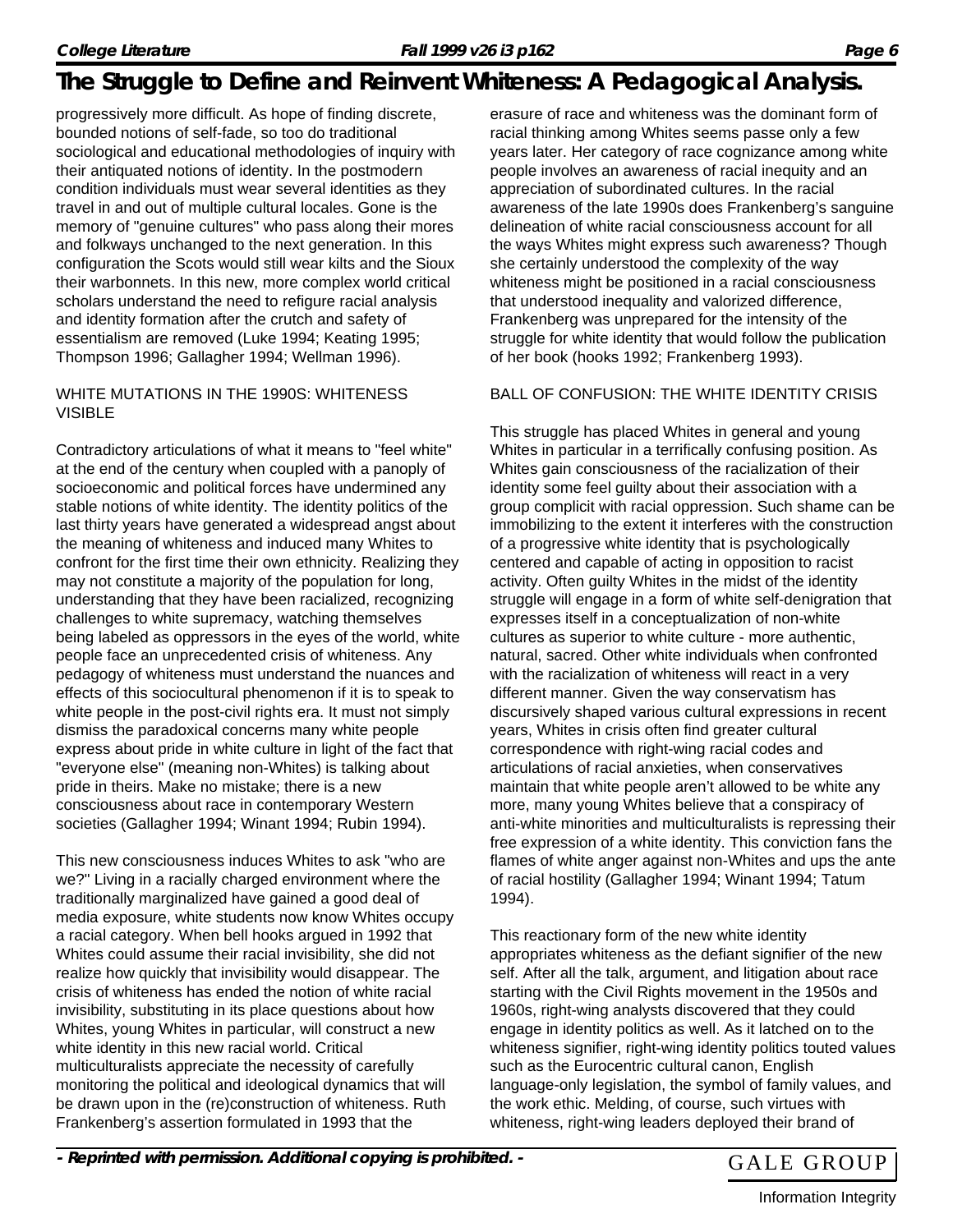ethnopolitics in a larger effort to as - Aaron Gresson (1995) labels it - recover white supremacy. Such an ideological construction expresses itself in increasingly bizarre and paranoid ways, as neo-White supremists begin to formulate racially deterministic single-bullet theories that blame non-Whites for all social ills and rally white patriots around opposition to practices such as interracial marriage. Since the white gene is recessive, the patriots fear white identity (purity) will be lost in "miscegenation."

The recovery construction comes from all quarters, education included. After The Chronicle of Higher Education ran an article describing the proliferation of whiteness studies, Russell Eisenman wrote a letter to the editor that touched on many themes of the recovery rhetoric. Arguing that "it is bad enough that whites are victims of a quota system called affirmative action which causes them (especially white males) to be discriminated against, to work (as I have in the past) for an incompetent supervisor," Eisenman felt the need to justify white virtue and competence. Touting white people's intellectual contributions, low crime rate, declining AIDS infection rate, Eisenman warned that because of immigration laws Whites will become a minority early in the next century. In the spirit of the recovery rhetoric Eisenman concludes that someone must defend white people because in the 1990s they are attacked from everywhere - whiteness studies scholarship and college courses in particular (Stowe 1996; Yudice 1995; Gresson 1995; Tanaka 1996; Eisenman 1995).

How do we deal with the anger of Eisenman and the millions of white males he represents? Indeed, we understand the simple-minded irony of his argument that someone needs to defend white males - the most powerful group by far in contemporary society. But the importance of Eisenman's argument does not rest on its rational basis; its social importance revolves around its emotionality, its perception of Whites under siege, its white anger. Eisenman is in crisis about his whiteness in a world, a hyperreality, where meaning is lost and depersonalization is the order of the day. Obviously, his whiteness is important to him as an identity and he is upset by its instability, its vilification by "others" who have uncovered whiteness's complicity in their own oppression. Identity politics take on new importance in a world as fragmented as ours, often emerging as a remedy for alienation and anonymity. Caught in the crisis of whiteness, Eisenman and countless white young people in various Western societies attempt to deal with the perception that they don't have an ethnicity or at least don't have one they feel is validated. Whiteness finds itself in an identity vacuum and needs help in the effort to construct a progressive, anti-racist white identity as an alternative to the white ethnic pride shaped by the right-wing and embraced by

Whites such as Eisenman.

A cardinal aspect of the entire conversation about whiteness involves the fact that liberal and pluralist forms of multiculturalism and identity politics have not produced a compelling vision of a reconstructed white identity. A critical white identity that renounces its whiteness or is guilty about it or seeks merely to court favor among non-Whites is ineffective in the struggle for justice, democracy, and self-efficacy. Here is a key moment in the larger effort to change impotent forms of multiculturalism: the necessity of creating a positive, proud, attractive, anti-racist white identity that is empowered to travel in and out of various racial/ethnic circles with confidence and empathy. Operating from such a position, Whites would not resent those Latino/a, Asian, and African immigrants who enter their new countries with a clear sense of their ethnic identities. Progressive Whites of the critical multicultural variety would value and learn from such immigrants, using such knowledge in a continuous effort to understand the social and cultural forces that shape the way they see themselves and the world. Such Whites would understand in these contexts of racial difference the social role of marginality - the localizing power marginality has been able to muster since the late 1960s to help oppressed peoples gain moral and political currency as compensation for their lowly position. This currency is exactly what Whites haven't possessed over the last couple of decades, and it has made them quite uncomfortable. Whites such as Pat Buchanan, Dan Quayle, and letter-writer Eisenman have felt that something was missing in their struggle with the white identity crisis, but they couldn't name it. The moral and political currency provided by marginality provides insight into their struggle.

The white identity crisis is real and cannot simply be dismissed as the angst of the privileged. While it is in part such an angst, it is also a manifestation of the complexity of identity as class and gender intersect with race/ethnicity, an expression of the emptiness of the postmodern condition, and an exhibition of the failure of modernist humanism to respond to the globalism engulfing it. In the attempt to claim the currency of marginality Whites referenced their immigrant grandparents' stories of struggle, assumed the status of European ethnic minorities, and revived ethnic practices long abandoned by second-generation descendants of immigrants. Such efforts could not solve the identity crisis, for the immigrant experience of marginalization with its linguistic and custom-related alienation was too far removed from the lived world of most contemporary Whites. Indeed, eating mousaka on holidays does not a marginalized Greek immigrant make. Students emerging from such identity struggles or families caught in them often find it easier to

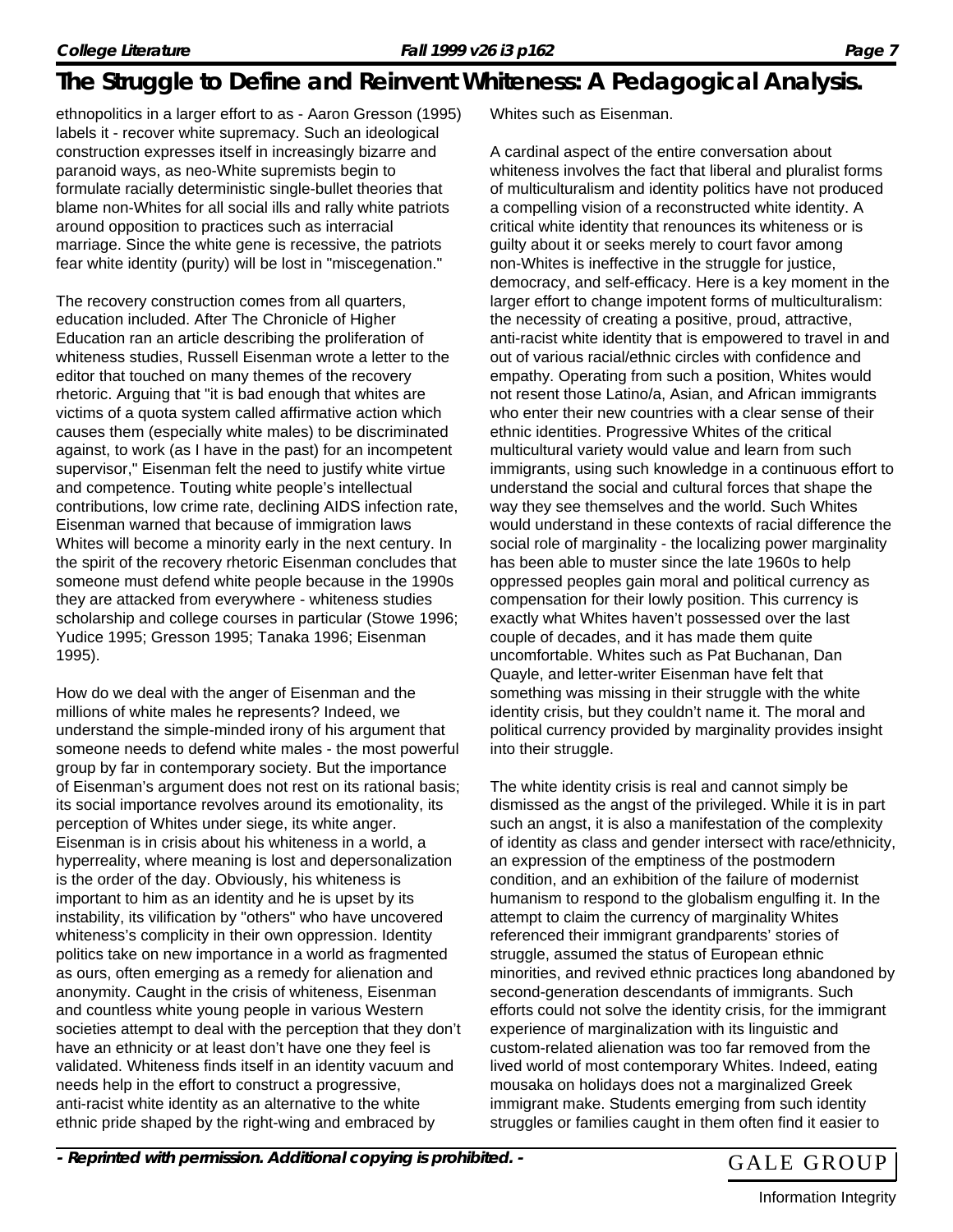discern manifestations of African, indigenous, or Latino/a racialized meanings in literature, popular culture, and everyday life than white racialized meanings. How could they know what a white racialized meaning (an implicit or explicit reference to how being white affects one's or a group's life) entails when they were unaware of what it means to be white or even Polish, Italian, or Greek? Even when whiteness and white ethnicity are racialized, their specific meaning is still occluded.

There are presently few options for progressive, anti-racist young Whites who don't position themselves as "wannabe" Blacks or "wiggers" (a designation for white niggers). Too often they sense that there exists no good reason to be white (Yudice 1995; Gallagher 1994; Tanaka 1996; Winant 1994; Keating 1995). Henry Giroux (1995) points out that popular culture often provides little hope for a critical whiteness, as evidenced in the violence of white youth films such as Laws of Gravity (1992), Kalifornia (1993), and Natural Born Killers (1994). And it doesn't take much racial insight to identify the white nihilism within a movie such as Falling Down (1993). In this film Michael Douglas is an average white guy victimized by women and minorities who blame him for all that is wrong and want compensation from him. He is tortured by Chicano gang members who want a toll for passing through their turf, by lying and scheming homeless people, by Blacks ready to cry "racism" at every juncture, and bosses who don't care about competence and qualifications (Clover 1993). When white audiences applaud and cheer Douglas's character D-Fens as he "opens fire" and leaves a trail of corpses behind him, they are embracing an aesthetic of white nihilism. Such hopelessness assumes there is no alternative for postmodern white people save taking people with them when they inevitably go down (fall down). A critical pedagogy of whiteness rejects such an alternative as it conceives new ways of being white (Kincheloe et al 1998).

### REACTING TO THE IDENTITY CRISIS: WHITES POSITIONING THEMSELVES AS VICTIMS

A critical foundation of this pedagogy of whiteness involves monitoring the white reaction to the identity crisis; and a central feature of that reaction involves the attempts of Whites over the last couple of decades to position themselves as victims. Aaron Gresson (1995) is unambiguous about the white self-portrayal as victim, when he writes about the recovery of white domination by the portrayal of Blacks and other non-Whites as the new oppressors. In this context whiteness is constructed as a signifier of material deprivation and a litany of present-day grievances. Everybody but white males obtains advantages, the argument goes, as non-Whites undermine white progress by exploiting white guilt about a long-dead

white racism. Such a rhetorical construction, Gresson contends, is a form of vampirism, as Whites positioning themselves as victims suck the blood of the moral indignation from Blacks, Latinos, and Native Americans and use it to reposition themselves in the new racial order. "They" won't even let us have our own clubs and white organizations, white students protest, with the blood of moral indignation dripping from their mouths. A critical question asked by a pedagogy of whiteness concerns why many white students have such difficulty recognizing the long-term white domination of most existing school organizations. Why is this power dynamic consistently missed?

The same power illiteracy shapes white students' frequent concern with black history or black studies classes. Why can "they" have such classes, while we can't have white history or white studies classes? Such questions emanate from a belief in a colorblind society where everyone is equal. In this construct racially motivated organizations are racist because they are exclusive. Often formed as support organizations for non-white students that promote the development of social and professional networks, such black, Latino, Native American, and Asian groups help such students negotiate the often-unfamiliar terrain of academia and the professional world. The need for such negotiation is often lost on Whites who do not perceive race neutrality as a way of maintaining an unjust status quo. Formal education rarely addresses the power illiteracy that plagues many white students. Often in my classes I am confronted by white students who equate all forms of prejudice - for example, black racism toward Whites is equal to white racism toward Blacks. White students are shocked to hear me make the argument that white racism holds more serious ramifications for Blacks than does black racism toward Whites because of the power inequities between Blacks and Whites. For example, I tell them, because Whites commonly control access to job hiring and job promotion - not to mention issues such as cultural capital - white racism holds a much greater chance of affecting black peoples' quality of life.

The color blind construct, the new discourse of white victimization and its rhetorical reversal works only if we assume that being white is no different than being any other race or ethnicity. White privilege must be denied even when it is obvious in its reality and its effects. Dangerous historical memories must be erased in a way that severs the connection between white people's contemporary privileged social location with historical patterns of injustice. When such a connection is destroyed, no one can interpret the relationship between white wealth and racial exploitation - the ethical, moral, and political dynamics of such a relationship never enter white consciousness. With such concepts "whited out" Whites

- Reprinted with permission. Additional copying is prohibited. - GALE GROUP

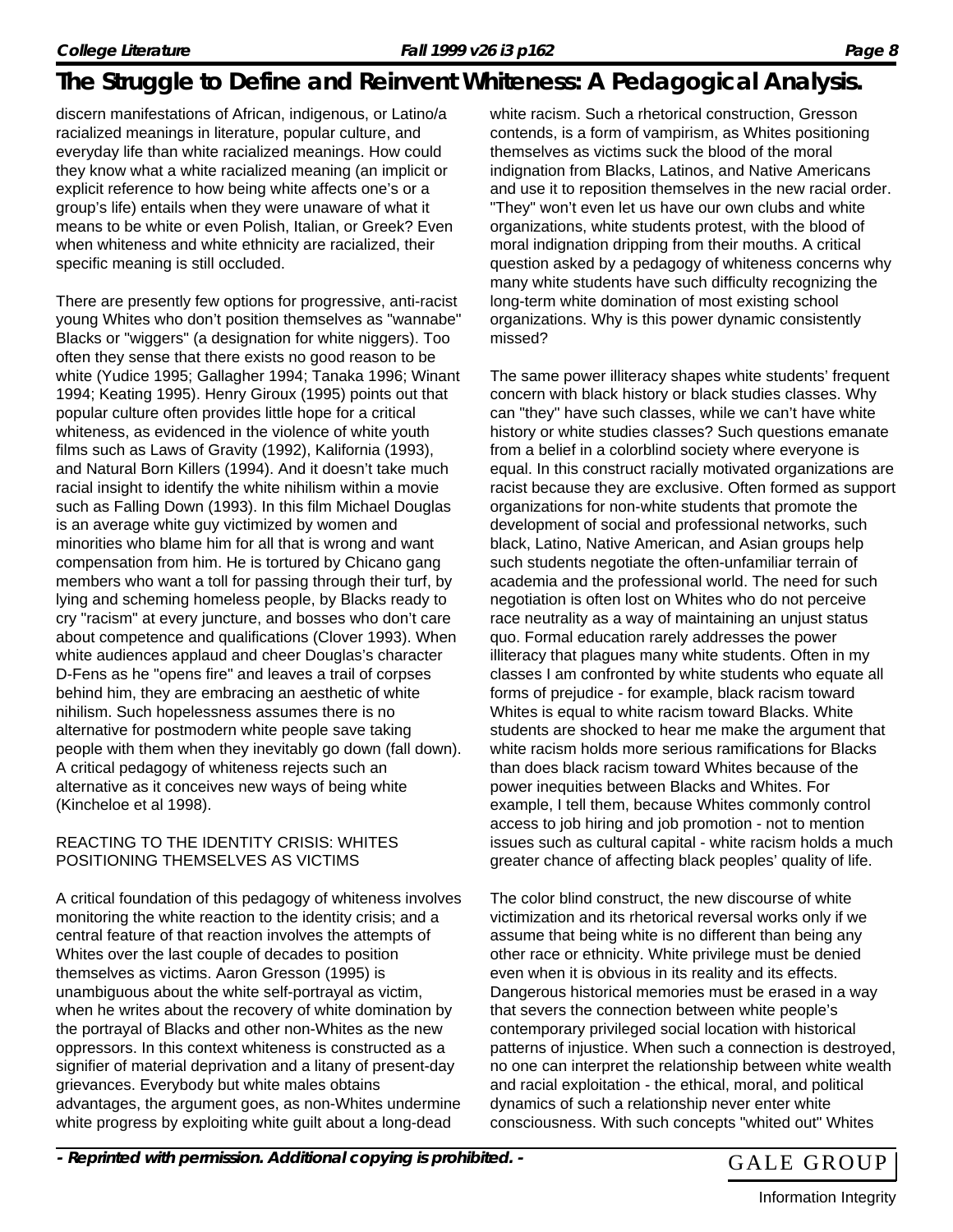can be represented as the victims of racism just as easily as the National Enquirer can claim that Bill Clinton made love to an alien. Such a socio-historical amnesia allows the Supreme Court to assure us that white racism at the end of the twentieth century is rare, found among a few white supremist organizations and a small number of racist black militants. This collective white denial of privilege inhibits questions and public reflection on how being white may provide benefits. Rare is the situation in this era of white recovery where public figures ask: do people ever get jobs and promotions because they're white (Gresson 1995; Gallagher 1994; Winant 1994; Rubin 1994; McIntosh 1995; Giroux 1992; Hacker 1992).

One of the great paradoxes of the end-of-the-century Western societies is their ability to deny what is most obvious: the privileged position of whiteness. Using their belief in a just world with equal opportunity, white students maintain the charade of white victimization. Critical multiculturalists intent on implementing a pedagogy of whiteness must understand the social context that constructs the denial, while at the same time appreciating the ways of seeing of white students who genuinely feel victimized. Critical teachers, thus, will not be surprised when they encounter white students who vehemently resent multicultural requirements as anti-white restrictions that subject them to charges of racism merely because they are white. Some white students see such curriculums as burdens and enter the classes with attitudes shaped accordingly. Multiculturalists teaching about whiteness and white privilege will not succeed if they are not ready to encounter such hostility.

### YOUNG, WHITE, AND ANGRY

This perception of victimization from every direction among many white students shapes the way they interpret the canon wars, the public conversation about political correctness, feminism, and affirmative action. The multicultural effort to construct an academic curriculum grounded on the values of inclusivity and social justice has been seen as not a battle between competing ideologies and pedagogical philosophies but as a simple punitive attack on white people. The economic decline of the last twenty years has been viewed similarly by many white people: because of liberal concern with racial injustice our (Whites) job possibilities are narrowing and our future looks dim. In such a context affirmative action can be portrayed as a monster, as the embodiment of an evil designed to punish white people. Thus, one hears (especially if one is white) a lot of white muttering in schools and workplaces about the climate of unfairness, of reverse racism. Such dominant group anger propels the engine of social regulation, as traditional victims of oppression become the causes of the society's and the

dominant group's problems. White male anger intensifies in this ideological framing of the problem, as such men grow more and more threatened by privileged non-Whites and women (Sleeter 1993; Gallagher 1994; Willis 1995; Appiah 1995; Tanaka 1996).

Such white anger and resentment have opened a new racial order to mark the beginning of the twenty-first century. The new order is grounded on a new white consciousness emerging from the chaos of the white identity crisis. The emergence of such a consciousness is a serious social phenomenon and cannot be dismissed by proponents of a pedagogy of whiteness. Grounded around an admittedly naive concept of individual equality, the new white racial consciousness of the new racial order challenges the very foundations of a critical pedagogy grounded on a recognition of the interplay of power and social justice. Understanding this dynamic, proponents of a critical pedagogy of whiteness address both the ideological and interpersonal forces at work in this dangerous context. While we do not want to abandon the study of whiteness because it is dangerous and might anger some Whites, we also want to take seriously the complex reality of white anger and address it at a number of levels. One such level, for example, would involve the examination of the construction of the belief that non-Whites are dedicated to conflict with Whites. Where is the proof of such a belief and where did it come from? How does it shape the way many Whites see the world? When Whites act on the belief they tend to behave defensively and aggressively, thus fueling a dynamic of racial conflict - a classic example of a self-fulfilling prophecy. In the new racial order built on this assumption of conflict, any advance in the socio-economic position of non-Whites is constructed as a gain made at white expense. Thus, the flames of white anger are fanned.

#### DECLINING WHITE POWER: THE DIALECTICS OF WHITE PRIVILEGE

The white identity crisis and the anger that accompanies it are manifestations of the growing realization that white power is declining in light of dominant demographic trends. When power declines, its wielders guard their interests more zealously. Understanding that they will no longer constitute a majority of the U.S. population in the twenty-first century, Whites appreciate the challenges such a reality will present. Indeed, with the forces of history moving against it, whiteness's traditional fear of blackness is rearticulated in more panic-stricken terms. Indeed, whiteness in decline is represented as a loss of order and civility. The horror of Africa, so central to understanding the history of the U.S., reappears in a televised postmodern guise taunting Whites with its traditional desire for/fear of dichotomy. The taunting - expressed so overtly

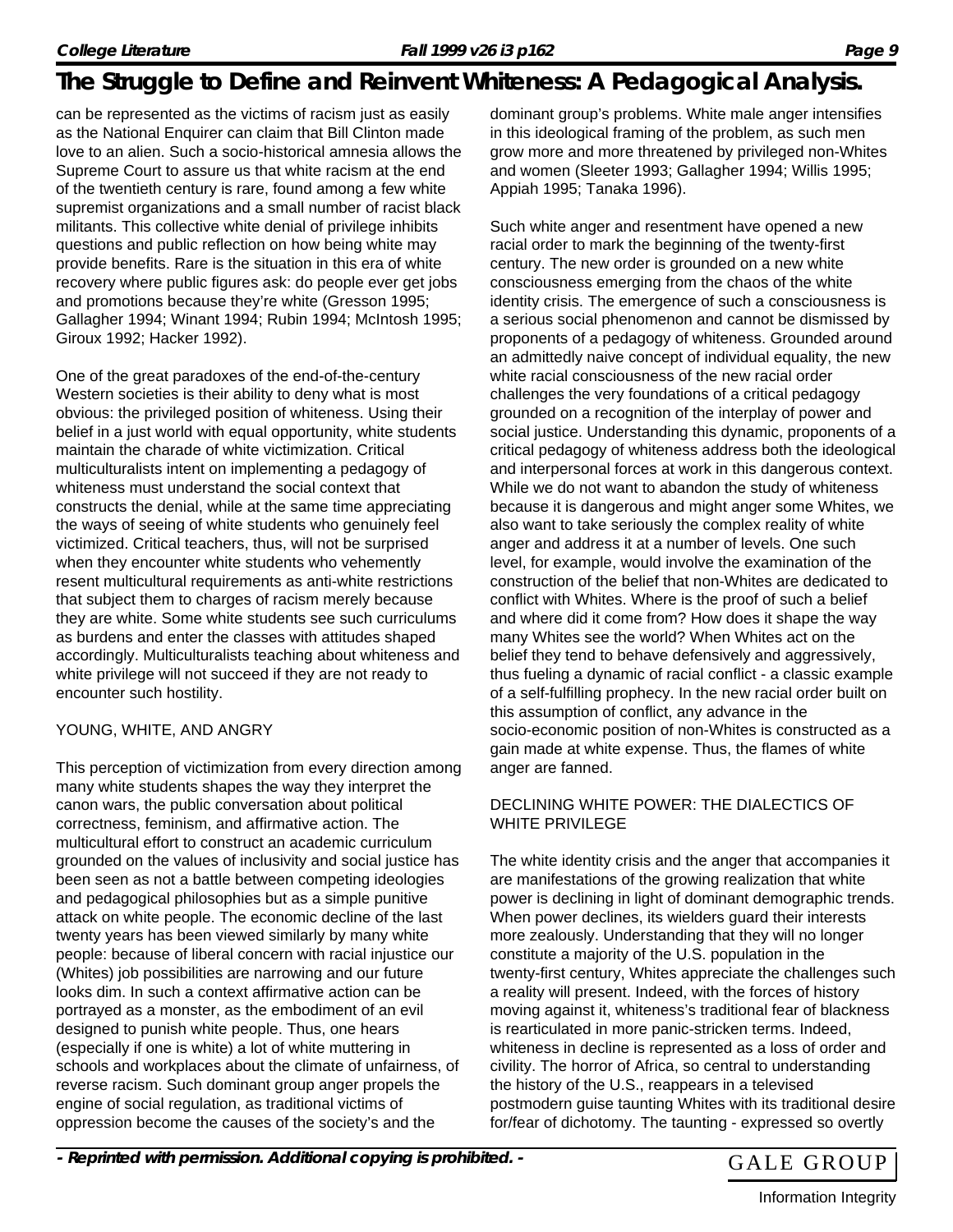every NFL Sunday in the fall and winter by black linemen after the sack of white quarterbacks - is from "within" on the post-Civil Rights landscape at the end of the century. Its within our integrated neighborhood schools with their multicultural curriculums, our workplaces with their affirmative action, and our universities with their preferential admission policies. The fear within paralyzes many Whites, as they grow even more fearful watching nonWhites become more alienated. As white men cheer defensive linemen in pursuit of quarterbacks, they repress the haunting image of black retribution and the disadvantaged position that it portends for them. The rhetorical reversal of white victimization plays well at the subconscious level in this context.

The pain of the perception of a new psychological disprivilege within an old privilege gnaws at contemporary white people. While it must always be understood within the context of a material privilege, this psychological disprivilege of whiteness must be appreciated by those intent on teaching a pedagogy of whiteness. The new disprivilege emerges from the increasingly valued concept of difference and Whites' lack of it. White people can claim little "oppression capital" in a world where representations of one's or one's group's oppression seems - especially to white observers - to mean so much. Such an absence looms large in the minds of the white working class, who are the Whites who gain the least from white privilege and who perceive that they lose the most from the non-white exploitation of oppression capital. But is there really a disadvantage to being white in hyperreality? Is there a devaluation of whiteness that permeates the end-of-century social landscape? What are the implications of this new dialectic of whiteness, this yin-yang of whiteness for a pedagogy of such? How do we explore the damage of racism on those who have held it without diminishing the centrality of the ways such racism has harmed its victims? Answering such questions moves a pedagogy of whiteness to a dangerous terrain where its intentions can be challenged from a variety of directions. Questions such as "why do you want to demean white people" may be followed by inquiries including "why do you want to protect white people." Nothing will come easy in a pedagogy of whiteness (Winant 1994; Merelman 1986, 1995; Hacker 1992; Fiske 1993, 1994; Giroux 1995; Haymes 1996; DuPlessis 1995; Yudice 1995).

#### RIGHT-WING ANSWERS TO THE QUESTIONS OF WHITENESS: RECOVERING WHITE SUPREMACY

The right wing has answered questions about whiteness consistently over the last couple of decades. Any pedagogy of whiteness needs to understand the right-wing response to the white identity crisis as basically an insidious effort to reestablish white hegemony. As Aaron

Gresson (1995) has pointed out, such recovery efforts have been largely successful and work to dismantle the gains of struggles for social justice. Under the ideological guise of arguments such as America must learn to live with inequality, right-wing proponents rally around cries of reverse racism. In this new discursive universe work against racism can always be represented as a form of neo-racism against Whites. Since Blacks and Latinos, the narrative continues, have made so much progress in recent years - at the expense of Whites - racism is not much of a problem any more. Evidence for such non-White progress is found in the positive media images of Blacks, Latinos, and indigenous peoples found scattered throughout the mediascape. Such images have allowed many Whites to disavow the reality of racism at the end of the twentieth century. The white audience of The Cosby Show, for example, often interpreted the program as evidence that racism had been cured. Buying into such popular social readings, many white students express great anger when Black, Latino, and indigenous students keep bringing up historical racism. The mere fact that some distant relative was a slave, they maintain, provides individuals with no reason to harbor resentment in the 1990s. In this context white students often express intense anger about having to take classes on race. They have accepted the right-wing answers to questions about race and whiteness: when pushed they may admit that some racism may still exist but only within the Klan and neo-Nazi organizations.

Such answers are plausible only in a society stricken with amnesia, a culture whose dangerous memories have been erased by power. In the U.S. Ronald Reagan and his handlers adeptly rearticulated old ideologies in a way that reinscribed a racism that camouflaged its racist character. The old ideologies of social Darwinism and Manifest Destiny reassured Whites shaken by the identity crisis that they were the inheritors of the moral capital of the Puritans' "city on the hill" - Reagan invoked the reference frequently during his presidential speeches. The amnesia allows right-wing spokespeople the opportunity to answer any challenge to their efforts to reestablish white hegemony with charges of political correctness. We are victims of political correctness, they have maintained, in the process reversing the rhetoric of racial oppression to the point that non-White victims become the new oppressors of white people. Of course, in this rhetorical cosmos, affirmative action becomes the ultimate expression of racism, as undeserving individuals drawing upon a distant past of oppression gain advantages in schools and workplaces at the expense of Whites. Adeptly deploying the strategy of Whites as victims, conservatives painted an appealing vision of life in America before liberal permissivism of the 1960s destroyed the nation's greatness (Gresson 1995; King 1996; Herrnstein and Murray 1994; Kamin 1995;

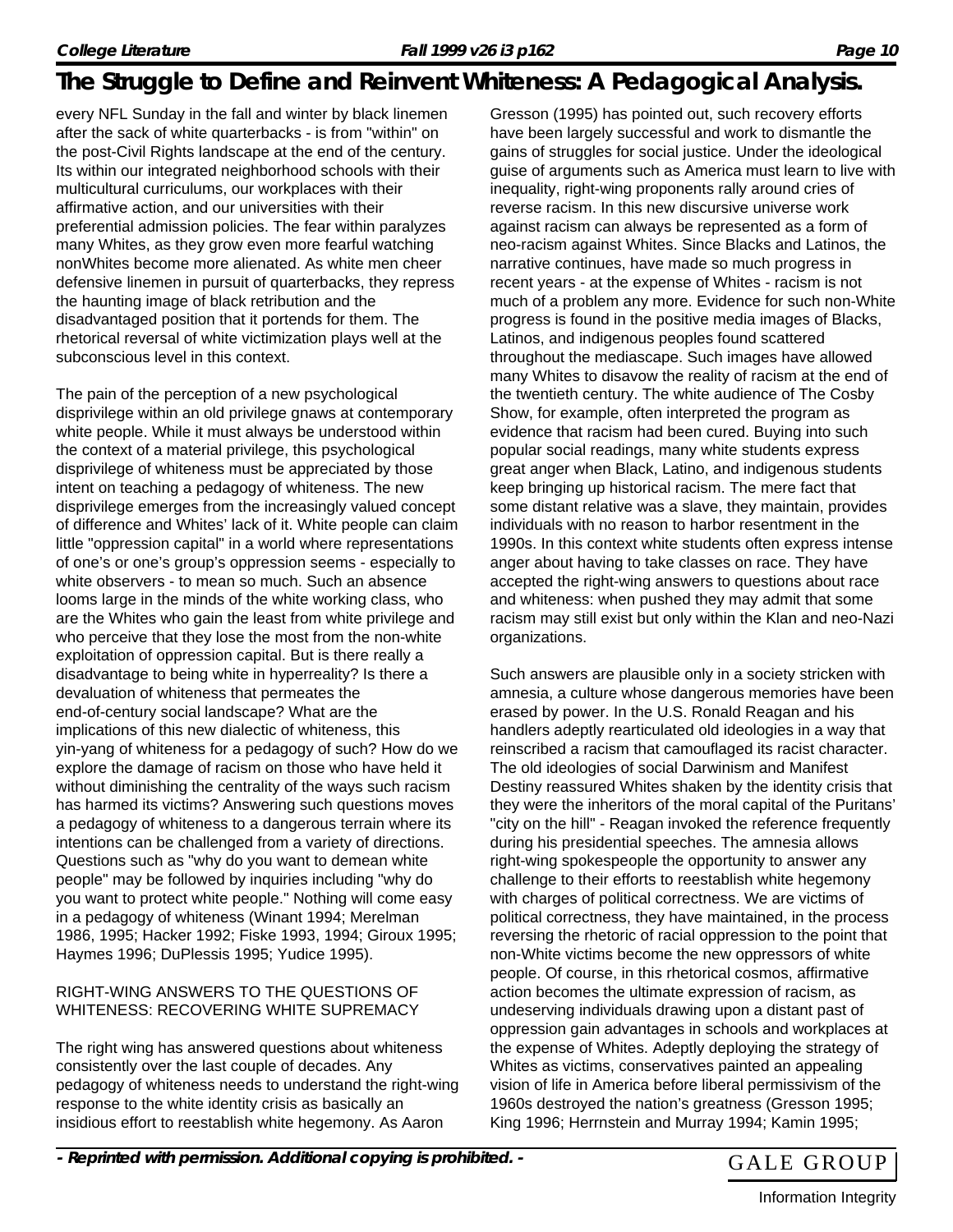Hacker 1992; Yudice 1995; Gallagher 1994; McMillen 1995; Lind 1995).

The right-wing answers to questions about whiteness and education followed the rhetorical formula. Exploiting public amnesia yet again, right-wing leaders portrayed a pre-1960s, pre-egalitarian educational reform America where educational standards were high, American education was viewed as the best in the world, and because of such educational excellence U.S. economic supremacy was beyond question. Indeed, the Nation at Risk report issued in the spring of 1983 can be viewed as a recovery document outlining the impossibility of seeking educational quality and equality simultaneously. Racial difference in this context becomes a destructive force intent on destroying our (white) values and standards racial difference in education, as manifested in the racial desegregation of schools, destroyed the quality of American education. Declines in test scores and increasing illiteracy, right wing leaders proclaimed, were the direct result of misguided progressives' quixotic quest for equality and democracy. It's high time, they concluded in the spirit of the recovery of white supremacy that we go back to the basics, to that Little House on the Prairie school with its drill, repetition, and focus on traditional values. In education the recovery of whiteness meant a return to the little red schoolhouse.

A similar theme can be found in popular culture. Aaron Gresson (1995), for example, identifies the recovery theme in the five Rocky movies (1976, 1979, 1982, 1985, 1990), as Sylvester Stallone's character (the great white hope) wins the respect of the uppity black champion, Apollo Creed by fighting him to a draw. In Rocky H Stallone defeats Creed and wins his support and affection as he fights Mr. T. In later sequels Rocky defeats a threatening Russian and mentors a young white boxer to carry the flag of whiteness after he retires. In Soul Man (1986) a white student (C. Thomas Howell) denied entry to Harvard reinvents himself as an African American and gains admission through affirmative action. Tom Berenger stars in The Substitute (1996) as a covert operations soldier who comes home to his girlfriend, a high school teacher in inner city (non-white) Miami. After unruly Latino and black students hire a Seminole Indian to "kneecap" her with a baseball bat, Berenger's character poses as a substitute teacher in his girlfriend's classes to find the perpetrators. In the process Berenger and his buddies from the Special Forces not only find the guilty kids but also uncover a Latino/black gang-related drug ring run by the high school principal (an African American) from the basement of the school. Faced with this non-White corruption Berenger and his men exhibit their answer to school reform: they kill them all and heroically take back the school. In all of these movies a similar message is conveyed: white privilege is

under attack from barbaric non-Whites and we (white males) must recover it by acts of heroism.

Contrary to many white people's perceptions, the recovery of white supremacy has been catalyzed by mass media such as TV and movies. When we speak of these racial dynamics to predominantly white groups we often encounter tremendous resistance and disbelief. "You've got it wrong," they tell us, "Blacks and Latinos are heavily represented in the media." Compared to thirty years ago, there indeed are more non-Whites on TV and in the movies. The question not asked, however, involves the nature of the roles non-Whites can obtain in the entertainment industry. Even when TV and movies dramatize real life events involving African Americans, Latino/as, and other non-Whites, the stars and main characters still tend to be white. For example, the NBC made-for-TV movie about the Howard Beach case where white youths beat three African American men and chased another one to his death focused attention on Charles Hynes, the white special prosecutor portrayed by Daniel Travanti. The promos for the movie give a sense of its perspective: as the camera focused for a close-up on Travanti, the voice-over announced that "only one man can unravel the mystery and bring the guilty to justice." In Cry Freedom (1987), the same theme prevails as a movie about the black South African struggle against apartheid focuses its attention on Donald Woods (Kevin Kline) the white journalist who wrote the biography of heroic freedom fighter Steve Biko. One might ask in this context, if Biko was the brave figure who led the resistance, underwent torture, and died for the cause, why was Woods the star/hero of the movie. The same theme dominates A Dry White Season (1989), Mississippi Burning (1988), and a plethora of other movies too numerous to mention here (McCarthy 1995).

The themes identified in these movies are not simply interesting readings of a trivial entertainment medium; in hyperreality TV and movies are a central location for the production of knowledge and the generation of ideological currents that engage a diverse audience. The racial themes generated in these examples connect with rearticulations of whiteness in a neo-Manifest Destiny and White Man's Burden guise. Such an ideological dynamic reannoints whiteness as it reawakens its messianic racial role around the fears produced by right-wing analysis. In this context right-wing representations of racial contamination via growing numbers of non-white immigrants and high birth rates strike a responsive chord with the white chorus. Using this dysgenesis as an excuse, right-wing leaders shield whiteness from any blame for the socio-economic conditions non-Whites must face. In their response to the white identity crisis many young Whites embrace dysgenesis and its concurrent refusal of white

- Reprinted with permission. Additional copying is prohibited. - GALE GROUP

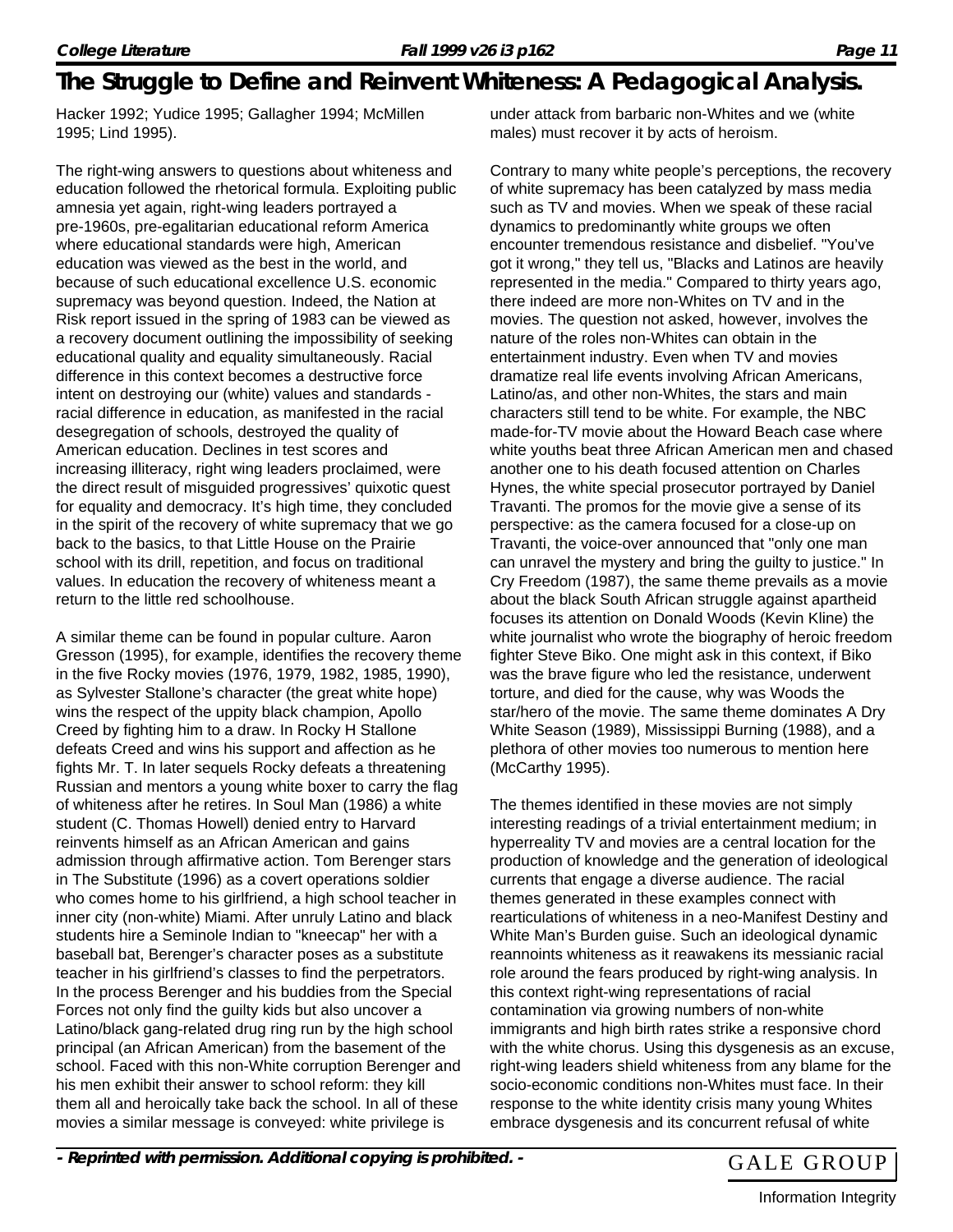complicity in the degradation of non-Whites. "Leave me alone," they insist, "I've had absolutely nothing to do with racism or racial persecution." Black, Latino, and Native American poverty, unemployment, and disenfranchisement are not white problems, they argue; they're non-white problems. Such pervasive white acceptance of right-wing responses to the racial questions of the late twentieth century has allowed white civic elites to distance themselves from issues of black and Latino poverty. In this context the disparity of wealth between white and non-white continues to grow without anyone seeming to care (Tanaka 1996; Gresson 1995; Hacker 1992; Gallagher 1994; Giroux 1995; Stafford 1992).

### MOMENTS IN THE PEDAGOGY OF WHITENESS

A critical pedagogy of whiteness assumes that over the last two decades many whites have experienced a crisis of identity that must be viewed in the larger context of a growing interracial distrust and an expanding disparity of wealth between white and non-white, rich and poor (Sleeter 1995). Such a pedagogy is grounded on the belief that it is in the best interests of white people as a group to study this situation in a manner that helps them appreciate its moral, ethical, and civic dynamics so they can better formulate progressive ways of responding to them. As white people, working class Whites in particular, explore their socio-economic frustrations and anger in this context, a critical pedagogy of whiteness helps them understand the hollowness of the right-wing argument that preferential policies for Blacks and Latinos have undermined their chances for mobility. White people must understand that the right-wing version of global free market capitalism that has gained ascendancy in the last two decades has undermined both their own and non-white opportunities for good work. Indeed, a key dimension of the pedagogy involves refusing to allow right-wing politicians and social leaders to play Whites against nonWhites, rich versus poor to protect their positions of power.

The pedagogy of whiteness proposed here attempts to connect an understanding of the construction of whiteness to the political and socio-economic issues previously raised. In order to accomplish this difficult task teachers and cultural workers must examine concepts and processes traditionally ignored in academic settings including invisible power relations and the ways such social forces shape human consciousness. They must develop creative and compelling ways of talking about racial identity, racial privilege, and racial discomfort that allow students and other individuals to name their previously unspeakable feelings and intuitions. The reference to feelings and intuitions should not convey the impression that a critical pedagogy is a "feel-good" pedagogy unconcerned with academic rigor. The

curriculum envisioned here is very demanding, embracing concepts and analytical methods from history, philosophy, sociology, anthropology, literary criticism, psychology, film studies, political science, economics, education, and cultural studies in its efforts to engage students in sociopolitical and self-examination. For example, students would engage in a variety of case studies in how color lines are drawn, analyzing historical instances such as California's struggle since the mid-nineteenth century to classify its racial groups and the late-nineteenth century Irish struggle for admission to the fraternity of whiteness. Interestingly in the Irish case white status was conferred only when they adopted the old residents' antipathy toward African Americans.

As it contextualizes whiteness, the critical pedagogy of whiteness is characterized by particular moments, including the expose of the invisibility of its social power and privilege, awareness of the way whiteness as an ideological construction cannot be conflated with white people, recognition of the power of whiteness to help produce both white and non-white subjectivity/consciousness, cognizance of whiteness's power to dominate through its ability to normalize itself, knowledge of tacit forms of white supremacy and their complicity with mutating, end-of-century crypto-racism, and the appreciation of the necessity of the reconstruction of whiteness and white identity around a stance of progressive anti-racism. The moments do not present themselves in some convenient linear unfolding but are enfolded into the opaqueness of whiteness itself, expressing themselves here and there like photons in a linear accelerator. Extending the quantum metaphor, the moments are observable only if we ask the "appropriate" questions. Such questions might involve: inquiries into how whiteness functions in the lives of white people - a prerequisite to any attempt to rearticulate white identity; investigations of how whiteness as a signifier will be received very differently by individuals standing at different intersections of various race, class, gender, religious, and geographical axes of identity; or inquests into the ways whiteness as a norm shapes the lives of both those who are included and excluded by the categorization (Yudice 1995; Nakayama and Krizek 1995; Stowe 1996).

One of the most dramatic moments in teaching whiteness involves the effort to identify and make sense of white power. Such an identification process involves encouraging students to understand the white power bloc the loose alignment of various social, political, educational, and economic agents and agencies who work in concert around particular issues to maintain white power. Without trying to elicit guilt and place blame, the attempt to teach students about white power involves the difficult task of tracing oppressive historical frameworks that continue in

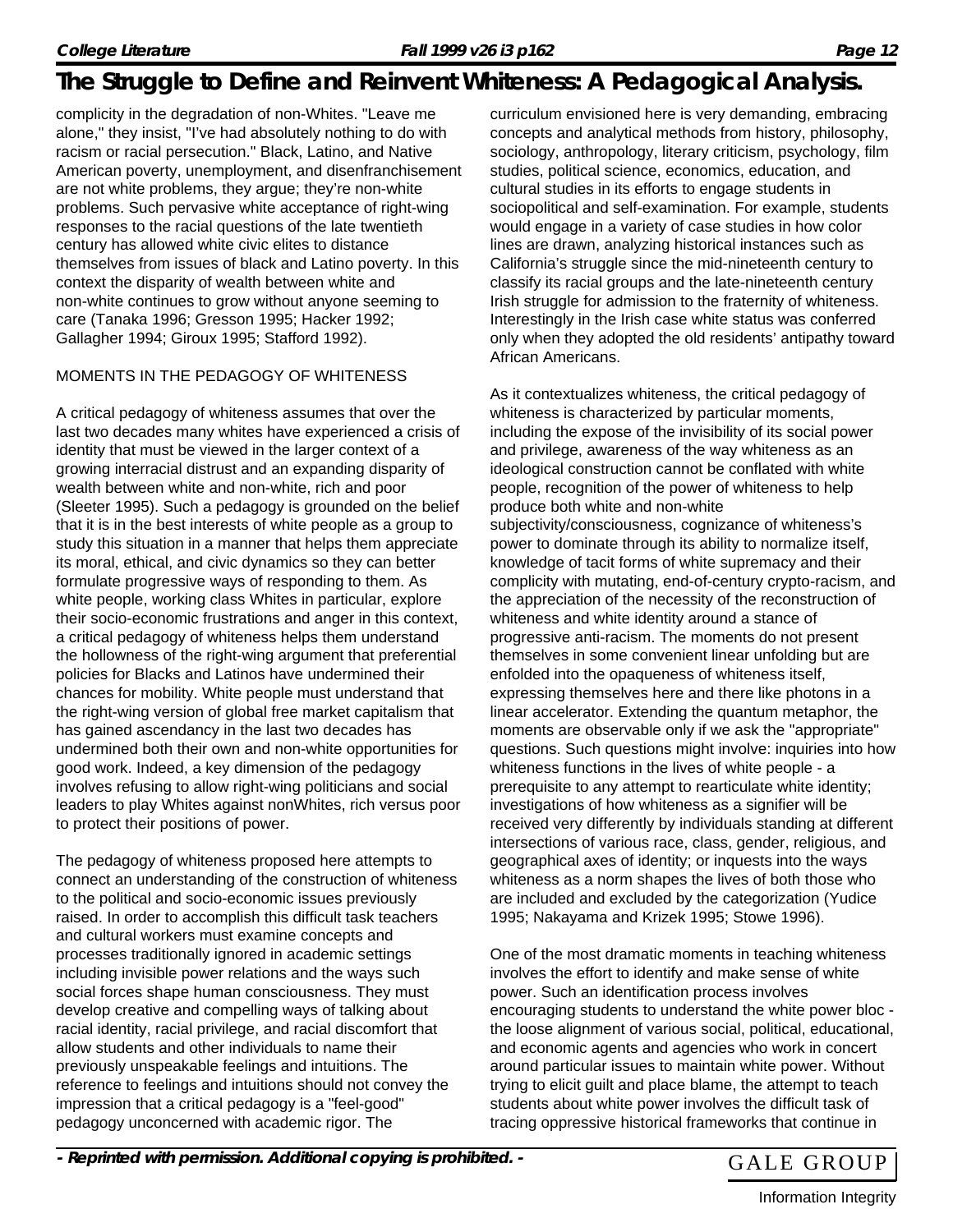an ever-evolving form to structure everyday life of all peoples at the end of the twentieth century. Such a process will always be difficult simply because stifling information by which everyday people gain insight into the workings of power is central to the maintenance of power. Those who are privileged struggle to control representations of themselves; the white power bloc, thus, is not comfortable with the study of whiteness. In this context white students from middle/upper-middle class backgrounds will frequently resist a pedagogy of whiteness as a threat to their privilege. When such a pedagogy views the white power bloc from the perspective of the marginalized, palms sweat and blood pressures rise as connections and continuities between agents such as the governing board of Texaco, the publishers of many high school history textbooks, agribusiness leaders in southern California, the administrators of VMI, and Richard Herrnstein and Charles Murray and the editors of The Bell Curve are highlighted. No secret Oliver Stone-like conspiracy exists between these agents - but they do work in concert at some tacit level for the protection of white and often male privilege.

The highlighting of the white power bloc enables individuals to see the previously invisible role of whiteness as the norm, the standard by which everyone is measured. Thus, another important moment in this pedagogy involves denormalizing whiteness. White ways of being can no longer be universalized, white communication practices can no longer be viewed unproblematically as the standard, and issues of race can no longer be relegated to the domain of those who are not white. The analysis of whiteness called for in this critical pedagogy involves a cultural reassessment, a cultural commitment to rethinking the basis of multicultural society. In this context Whites rethink racial imprints that have traditionally been tacitly relegated to a transcultural domain. Operating on the foundation of such a commitment, white people get over their discomfort discussing how they appear to non-Whites, they learn to listen to African American, Latino/a, and indigenous people's perception of them as people not to be trusted, and they begin to rethink their lives and world views accordingly. Thus, Whites begin to take seriously the poststructuralist imperative to analyze their social and political positions visa-vis their whiteness. In this process white people start to understand that what they "objectively" see may not be as neutral as they originally thought. Their white assumptions have shaped interpretation of perceptions that differ significantly from the perceptions of non-Whites (Keating 1995; Fiske 1993; Tatum 1994; Nakayama and Krizek 1995; Haymes 1996).

### LISTENING, LEARNING, CHANGING

Simply put, a key feature of a pedagogy of whiteness

involves inducing white people as a key aspect of their analysis of their subjectivity to listen to non-Whites. Such a process will be difficult in Western societies where the dominant culture has encouraged speaking over listening and has rewarded domination over sensitivity to the position of others, especially subordinated others. Such listening will involve both taking seriously those who have been silenced out of fear and developing an empathetic imagination that sees from the perspective of the other. It is not very difficult to understand that if Whites don't develop these abilities, the possibility for intensifying racial violence will grow - individuals become more combative the more they are ignored. Thus, it is no exaggeration to maintain that racial peace in the twenty-first century will depend on Whites' developing the willingness to listen and make meaning from what they hear. The meaning-making process in which Whites must engage will require that for the first time they will accept the presence of nonWhite culture. Having no tradition of adapting to what they have historically deemed inferior cultures, Whites will find this process difficult. Given the right-wing redefinition of whiteness and the recovery process it supports, the white effort to assimilate becomes even more formidable.

A pedagogy of whiteness encourages a form of listening that intensely attends to different ways of knowing and their implications for the restructuring of identity. Here white individuals study the insights of Blacks, Latinos, Asians, and indigenous peoples not only into racism and forms of oppression but into others' ways of being, experiencing, and living in the world. A pedagogy of whiteness asks, for example, what are the alternatives to Western modernist rationalism with its emphasis on scientific procedure, the regulation of consciousness, and the division of the world into smaller and smaller categories. Progressive Whites value these alternatives and use them to help extend their imagination beyond a confining monoculturalism. For example, right-wing constructions of whiteness have persuasively represented African Americans as dependent on the government for welfare and social services. In this representation of black dependency Whites are portrayed as independent and self-sufficient. Such a popular construction does not hold up to examination, as even affluent Whites also depend on government to patrol and contain poor black neighborhoods, to construct highways and subways that steer clear of such neighborhoods, and to process home owners' mortgage deduction refunds. Understanding the inaccuracy and poisonous effects of this skewed way of seeing, Whites learn to empathize with Blacks deemed unworthy of opportunity. Such Whites learn ways of acting that interrupt the vicious cycle such racist representations set into motion (Fiske 1993, 1994; Tatum 1994; Merelman 1995).

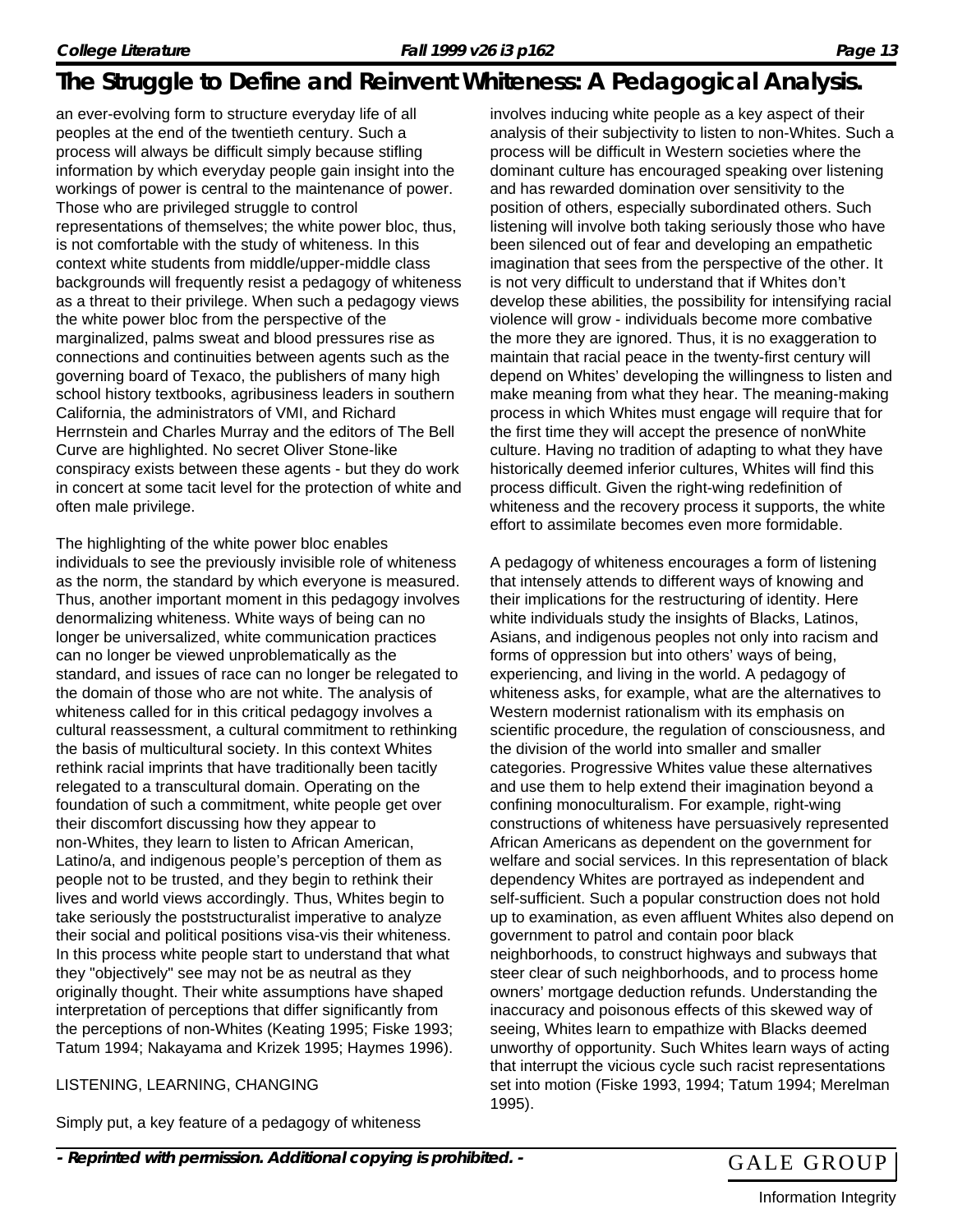The implementation of a pedagogy of whiteness that induces Whites to listen, learn, and change is a delicate operation. In an era where young Whites face an identity crisis that has elicited angry responses to efforts to pursue social justice, a critical pedagogy of whiteness must balance a serious critique of whiteness and white power with a narrative that refuses to demonize white people. Teachers and cultural workers must not only negotiate this task but also induce students to form multicultural/racial coalitions that work for structural change. As Whites begin to take seriously the ways non-whites see them, they concurrently learn to address social, political, and economic structures that perpetuate the cycle of racism. In this process they find that the structures in question are the province of whiteness, emphasizing once again the importance of studying the social center as well as multiculturalism's traditional concern with the margins. In this context the work of the coalitions for social transformation does not simply go to black and Latino/a neighborhoods and Indian reservations to do their work; in addition they work with Whites and white institutions to develop anti-racist policies and progressive ways of being white.

### REINVENTING WHITENESS

As white students gain an understanding of the power of whiteness, white supremacy, the mutating nature of contemporary racism, and the other moments in a pedagogy of whiteness, they begin to perceive problems with their traditional civics lessons. The asymmetries of racial power do not fit with the American faith in meritocracy and the rewards of hard work. Individuals react differently to such a contradiction: despair, anger at the situation, anger at the messenger, a sense of mission, the development of a moral compass, the list goes on. . . . Central to a critical pedagogy of whiteness is the development of a healthy, hopeful, justice-oriented response to this paradox coupled with a rethinking of both white identity and the very nature of whiteness itself. Traditional forms of multiculturalism have not offered a space for Whites to rethink their identity around a new, progressive, assertive, counter-hegemonic, anti-racist notion of whiteness. Various multicultural social theorists have addressed the issue of the new white identity with little agreement emerging in the process. Though difficult, it is possible to rethink white identity and reinvent whiteness in light of progressive democratic social goals and a critical understanding of social justice.

In this context teachers of whiteness refuse to allow individuals to assume new identities without extensive analysis. Whites have traditionally devoted little attention to their racial identity, attending to it only after decades of heightened racial and ethnic awareness. A pedagogy of

whiteness must understand these historical dynamics and appreciate the ways the white identity crisis has been colonized by conservative Eurocentric monoculturalists. When white students find themselves outside of any ethnic community and opt to build a new one around a mythologized white supremacist tradition, critical educators must be ready to show them they understand the context in which such students are operating and to offer them a progressive alternative. In this context a pedagogy of whiteness becomes a contemporary adaptation of the goal of a Deweyan notion of a progressive education: to gain command of oneself so as to make positive social use of one's powers and abilities. Thus, the pedagogy promoted here is simply a sub-theme of a philosophy of education that concerns itself with cultural identity and the social production of self. In its analysis of white identity, a critical pedagogy of whiteness seeks a new socio-psychological imaginary that offers a new vision for a twenty-first century whiteness (Yudice 1995; Gresson 1997; di Leonardo 1994; Grossberg 1995; Tatum 1994; Dewey 1994).

The redefinition of whiteness begins with the simple question: what does it mean to be white? How can we answer this question in a way that allows for a critique and rejection of the oppression inflicted in the name of whiteness but concurrently creates a space for a progressive white identity that transcends some narrow notion of a politically correct orthodoxy? I am not comfortable with the concept of a new oppositional white identity as a "race traitor" who renounces whiteness. It is unlikely that a mass movement will grow around the race traitor concept, as oppositional Whites would still have little to rally around or to affirm. Anti-racist Whites in search of a new identity in the late 1990s are still walking into a racial netherland with few guides or guiding principles. The netherland can undoubtedly be exciting and affirmational, but it can also be ambiguous and lonesome. One's time in the netherland can nurture creativity while at the same time undermining traditional support systems and emotional stability. A key feature of a whiteness pedagogy, therefore, involves developing both theoretical and emotional support systems to help courageous white people through this complex transition. Such theoretical and emotional support systems must not be ascetic and punitive but appealing, affirmative, humorous, sensitive, and aesthetically dynamic. They must draw upon the emancipatory productions of many cultures while making use of the most progressive aspects of white culture itself.

The reinvention of whiteness operates outside any notion of racial superiority or inferiority, as it seeks to transverse the terrain of the netherland of transitional identity. While it confronts white tyranny directly, it avoids the projection of guilt on to white students. In the process it generates a sense of pride in the possibility that white people can help

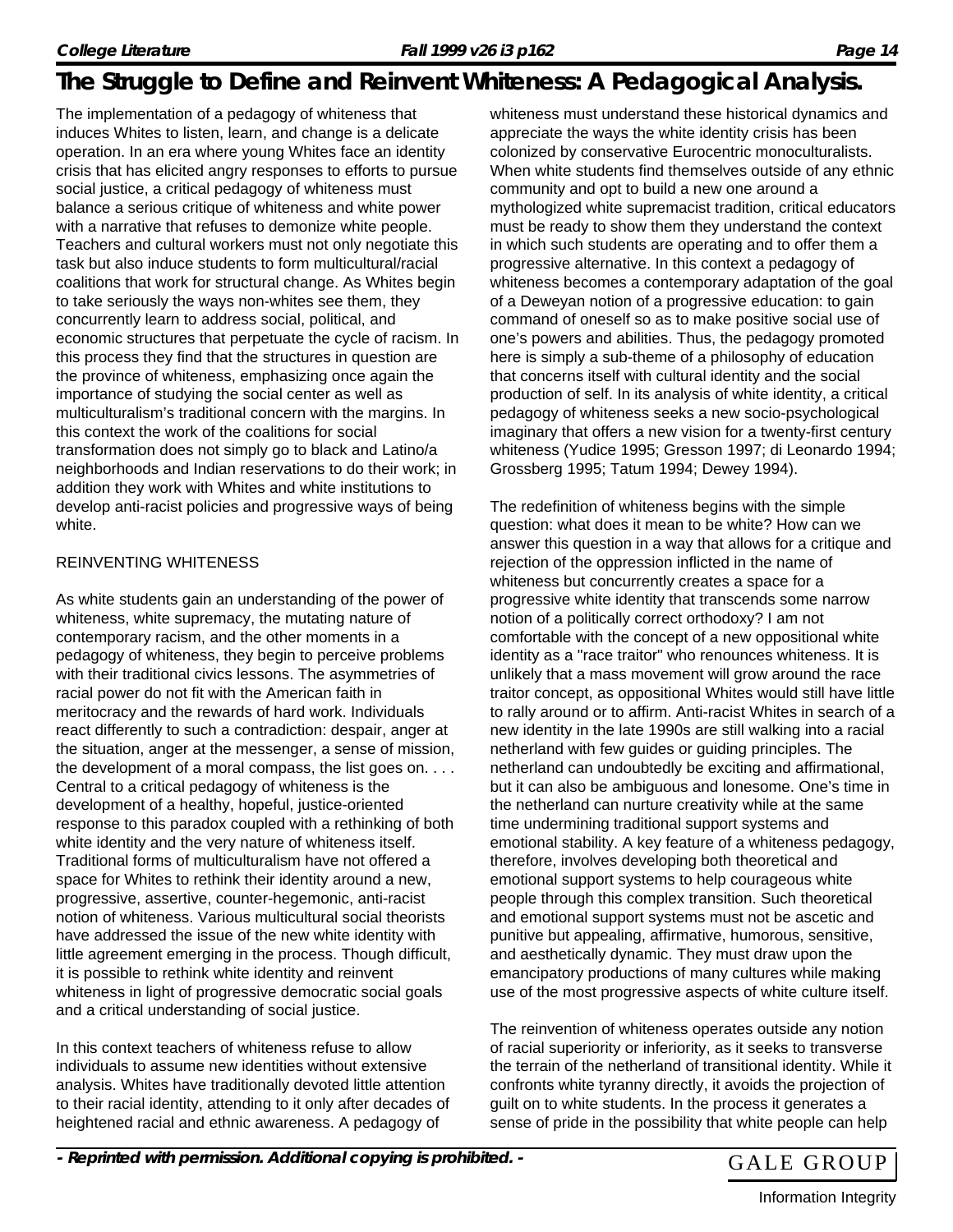transform the reality of social inequality and reinvent themselves around notions of justice, community, social creativity, and economic/political democracy. These concerns become extremely important in light of the reactions of white students to the curriculum of recent efforts to teach a critical multiculturalism. When confronted with the despotism of the white norm and the brutality of white racism, many white students have encountered great difficulty dealing with such revelations. Many white students have reacted negatively to such teaching not as much out of disbelief or rejection but out of frustration as to what to do with their new knowledge. Without a vision of racial reinvention and support for the difficulties it entails, such students had nowhere to go. Their frustration in this context often turned to cynicism and a descent into nihilism. The importance of an anti-racist, positive, creative, and affirmational white identity in this pedagogical context cannot be overstated.

One white response to white tyranny has involved the attempt to opt out of whiteness, to escape the responsibility that comes with being white. Becky Thompson (1996) describes her personal effort to opt out of whiteness as a "I don't want to be white stage" - a period where she did not want to associate with white people. In this mind-set white liberal guilt often leads to an essentialist romanticization of non-Whites that grants them a morally superior status. At the same time Whites may be essentialized as racist, bland, and undeserving of respect given such characterizations what person would want to call herself white? In this context white people may attempt to appropriate the "oppression status" of non-whiteness, misreading the oppression of others for their own. This, of course, is the space where race traitors enter the whiteness studies cosmos - some describe the race traitor impulse as the political wing of the academic analysis of whiteness. I certainly reject such a label and argue that while this is one activist response to white tyranny and the crisis of white identity, it is merely one of many - indeed, one that may be of little value in the larger effort to solve the material and spiritual consequences of racism and the inequality it generates (Tatum 1994; Jordan 1995; Yudice 1995).

George Yudice (1995) feels uncomfortable with what he considers the easy renunciation of whiteness and the privilege that accompanies it. Whites alone have the privilege of opting out of their racial identity, of proclaiming themselves as non-raced. But no matter how vociferously they may renunciate their whiteness, white people do not lose the power associated with being white. Such a reality renders many white renunciations disingenuous to some extent. It's as if some race traitors want to disconnect with all liabilities of whiteness (its association with racism and blandness) while maintaining all its assets (the privilege of not being black, Latino/a, or Native American). Such cold, self-interested realities will always be an impediment to widescale efforts to forge new white identities. And this is not the only obstacle, as teachers and cultural workers must deal with a variety of social forces that undermine the effort to reinvent whiteness. As teachers teach a pedagogy of whiteness, they are reminded of how new and unusual such a concept must seem to students and how few models for transcending mainstream embodiments of whiteness exist.

#### FASHIONING PROGRESSIVE WHITE IDENTITIES: IMPROVISATIONS WITHIN A LITERACY OF POWER

As progressive anti-racist Whites learn to listen and empathize with nonWhites, they work to overcome these obstacles to reshaping their identity and developing collective solidarity with other non-racist white people. Such a step is central to the struggle for successful multicultural living and the political movement that by necessity must accompany it. None of this focus on whiteness and white identity should be taken to suggest that efforts to empower oppressed groups should be deemphasized. Instead, the goal of a critical pedagogy of whiteness involves the construction of a white identity that is emancipated from the cultural baggage that has often accompanied whiteness and the norm it insidiously establishes. This norm has traditionally involved a rejection of those who did not meet whiteness's notion of reason emerging from the European Enlightenment. Whiteness deployed reason - narrowly defined Eurocentric reason as a form of disciplinary power that excludes those who do not meet its criteria for inclusion into the community of the socio-politically enfranchised. Understanding such dynamics, those interested in the reconstruction of white identity can engage in the post-formal (a theoretical effort to redefine the Eurocentric notions of intelligence and reason by examining such concepts in light of socio-psychological insights from a variety of non-Western cultures (see Kincheloe and Steinberg 1993; Kincheloe 1995) search for diverse expressions of reason. Such a project empowers white students seeking progressive identities to produce knowledge about the process of White identity reconstruction, the redefinition of reason, the expansion of what is counted as a manifestation of intelligence, and the phenomenological experience of challenging the boundaries of whiteness.

Such pedagogical work is anything but easy and requires sophisticated help and support to pull progressive Whites through the social, political, and psychological dilemmas they all face. In such a context a pedagogy of whiteness always needs strong support groups for those attempting to rethink their identity and to address the cultural and institutional racism they encounter. Progressive Whites,

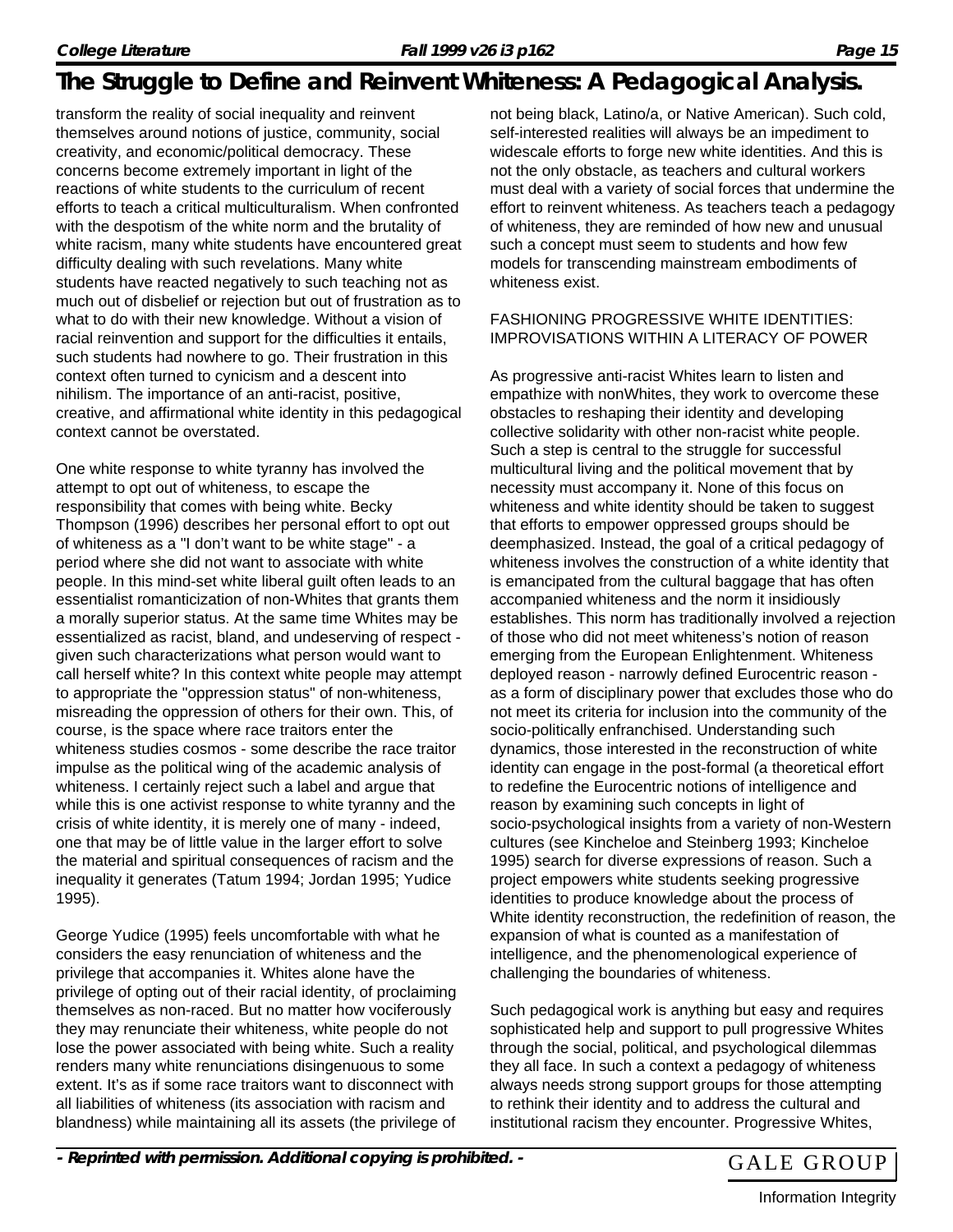unfortunately, will frequently find themselves at odds with white colleagues over racial issues that are deemed by their colleagues to have nothing to do with race. In these situations they will face accusations of being unreasonable and truculent subversives who don't understand the hallowed traditions of the schools and institutions in which they operate. Individuals in these situations need support groups if for nothing else to help them survive emotionally. They need examples of white anti-racists historically and contemporaneously who have engaged in these struggles and who have faced these personal attacks. Concurrently they need black, Latino, Asian, and Native American supporters as well, who can provide them other types of insight and support. In this context alliances can be formed between nonWhites and the white support groups that can address a range of problems in unique and creative ways (Fiske 1994; Thompson 1996; Sleeter 1995; Alcoff 1995; Tatum 1994; Macedo 1994; Brosio 1994; Swartz 1993; Shor and Freire 1987; Steinberg and Kincheloe 1997; Rodriguez and Villaverde 1999).

In a pedagogy of whiteness the notion of identity itself is reconceptualized, as teachers refuse to view identity as an absolute, fixed essence. Since in a critical constructivist conceptual frame identities are ever-changing in relation to power-driven ideologies and discourses, references to true identities are rendered oxymoronic. Understanding that identities are always in the process of negotiation, a critical pedagogy of whiteness does not seek to produce closure on the new white identities it engages. While critical teachers listen with interest to Giles Deleuze and Felix Guattari's (1986) notion of a postmodern nomadic identity that breaks up racial and cultural hierarchies, they are uncomfortable with its emphasis on the negation of categories of identity. A pedagogy of whiteness is more interested in identity structures that are informed by a variety of engaged identities, focus on community building, and find grounding in critical notions of justice and democracy. While certain aspects of a nomadic identity can inform the reconceptualization of white identity, its lack of an ethical and a political referent is troubling.

From a critical pedagogical perspective the refashioning of white identity involves not simply acquiring a new theoretical appreciation or new way of seeing the world. Such an effort involves new modes of living one's life, new methods of relating to the various individuals with which one comes in contact. This reconceptualization of identity is first and foremost focused on the critical theoretical notion of emancipatory transformation - not in a modernist sense where the new identity becomes final and authentic, but more in a poststructuralist articulation that understands the new identity as a transitional phase of an ever evolving notion of self. A pedagogy of whiteness, therefore, seeks to engage students, teachers, and other individuals in an

ever-unfolding emancipatory identity that pushes the boundaries of whiteness but always understands its inescapable connection to the white locale in the web of reality. Such a social location demands forms of political analysis and introspection that move Whites to examine, for instance, the privilege of white identity even after an unexamined whiteness has been abandoned.

An emancipatory white identity seen as a process of becoming is catalyzed by explorations of new cognitive possibilities and forms of consciousness that are historically shaped but knowingly adopted. In this context transformation is fueled by familiarity with non-White aesthetics, culturally diverse manifestations of intelligence, and subjugated and indigenous knowledges. Many who have written about identity and the transformation of identity have used the metaphor of border crossing to characterize this multicultural dynamic. While there is much to recommend the use of such a term in a pedagogy of whiteness, care must be taken to connect the act of border crossing with a fidelity to critical notions of social justice, democracy, and egalitarian community building. Without such moral and political grounding the border crosser like the nomad can become an agent of the dominant culture who uses his or her knowledge of non-Whites to facilitate their regulation. A pedagogy of whiteness encourages white students to explore and cross the borders, to take advantage of the benefits of cultural bricolage, to interrogate the new perspectives emerging from the ways traditions are reworked on the cultural borders, to study the manner in which common ground is negotiated in a context where differences are accepted and affirmed, and to analyze the effects of all these border dynamics on identity formation.

It is high time that progressives respond to the white identity crisis - hopefully the reinvention of whiteness and the construction of transformational white identities are steps in the right direction. The reconstruction of white identity is important because it affects everyone; dominant white culture imposes cultural meanings on Blacks, Latino/as, Asians, and Native Americans in the process helping to shape self-images and consciousness. As a pedagogy of whiteness moves individuals past a quixotic quest for racial authenticity and purity, the analysis of the meaning and pitfalls of hybridity ensues. The term, cultural mestizaje, often used as a concept challenging existing racial categories and representations, can be employed as a heuristic device in a pedagogy of whiteness that induces teachers, students, and cultural workers to study the ways cultural interaction and exchange take place. In a critical context mestizaje becomes not an educational goal as much as a category for careful scrutiny into the forces that reshape culture and influence identity (McLaren 1993; Alcoff 1995; Wellman 1996; Haymes 1996; Keating 1995).

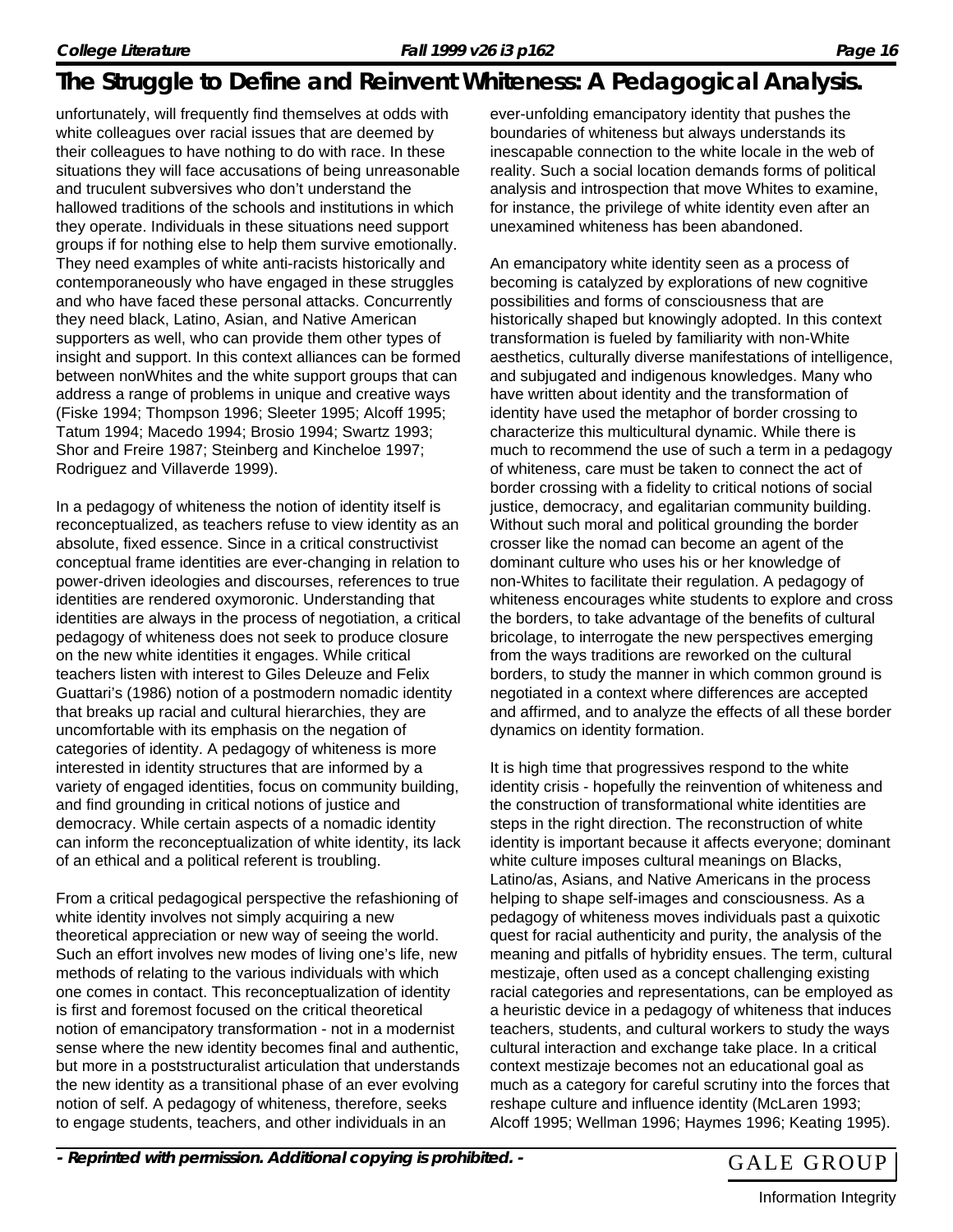The treatment of mestizaje speaks to a central feature of the pedagogy of whiteness described here: no fixed educational outcome, specific definition of whiteness, or particular formation of white identity is sought. While all pedagogical activity is carefully framed by a commitment to anti-racism, social justice, political and economic democracy, and heterogeneous and egalitarian community building, there is great room for divergence within these categories. The idea of a pedagogy of whiteness is one of the most compelling notions concerning the struggle for racial justice to emerge in decades. In order to take advantage of the possibility it offers we must be vigilant in our efforts to discern potential problems within it. Understanding that when multicultural education addresses only the other and the other's cultural difference, Whites do not have to examine their own ethnicity and the ways it shapes their social outlook and identity. Once this fundamental concept is appreciated the most difficult pedagogical work begins with the examination of white privilege, the complex nature of whiteness, the dynamics surrounding the white identity crisis, the redefinition of whiteness, and the formulation of an emancipatory white identity.

In this context the social forces that have rocked the racial relations of the last couple of decades will be confronted. Understanding the history and nature of racism in relation to the socio-psychological impact of the last thirty years on the white psyche, teachers of a critical pedagogy of whiteness develop a "power literacy" that helps them simultaneously negotiate and explain the quagmire of racial interaction in the late twentieth century. Such power literacy helps white people in the process of reconceptualizing their identity appreciate the fact that a new white identity does not erase the power differences between white and non-white. No matter how loudly Whites proclaim their border identities, their racial hybridity, their commitment to a common humanity, or their fidelity to mestizaje, they can still "pass" as white people when they seek employment, job promotions, or even when they stroll through all-white neighborhoods. The conversation about whiteness and a pedagogy of whiteness is just beginning, and judging from the intense interest it generates it doesn't look as if it will quickly fade away. A study of whiteness that refuses to make the mistakes of forgetting its anti-racist and democratic roots, lapsing into bourgeoisie self-indulgence, becoming a psychologized attempt to "feel good" about the angst of privilege, or losing sight of the power dynamics that shape racial relations has a chance to make a valuable contribution to the cause of racial justice and egalitarian democracy.

Alcoff, L. 1995. "Mestizo Identity." In American Mixed Race: The Culture of Microdiversity, ed. N. Zack. Lanham, MD: Rowman and Littlefield.

Appiah, K. 1995. "Straightening out The Bell Curve." In The Bell Curve Debate: History, Documents, and Opinion, ed. R. Jacoby and N. Glauberman. New York: Random House.

Banfield, B. 1991. "Honoring Cultural Diversity and Building on Its Strengths: A Case for National Action." In Women, Work, and School: Occupational Segregation and the Role of Education, ed. L. Wolfe. Boulder, CO: Westview.

Brosio, R. 1994. The Radical Democratic Critique of Capitalist Education. New York: Peter Lang.

Clover, C. 1993. "Falling Down and the Rise of the Average White Male." In Women and Film: A Sight and Sound Reader, ed. P. Cook and P. Dodd. Philadelphia: Temple University Press.

Deleuze, G., and Gauttari, F. 1986. Kafka: Toward a Minor Literature. Trans. D. Polan. Minneapolis: University of Minnesota Press.

Dewey, J. 1994. "My Pedagogic Creed." In Exploring Education: An Introduction to the Foundations of Education, ed. A. Sadovnick, P. Cookson, and S. Semel. Boston: Allyn and Bacon.

di Leonardo, M. 1994. "White Ethnicities, Identity Politics, and Baby Bear's Chair." Social Text 41: 5-33.

Du Plessis, R. 1995. "HOO, HOO, HOO: Some Episodes in the Construction of Modern Whiteness." American Literature 67.4: 667-700.

Eisenman, R. 1995. "Take Pride in Being White. Letter to Editor." Chronicle of Higher Education (October): 134.

Fiske, J. 1993. Power Plays, Power Works. New York: Verso.

-----. 1994. Media Matters: Everyday Culture and Political Change. Minneapolis: University of Minnesota Press.

Frankenberg, R. 1993. The Social Construction of Whiteness: White Women, Race Matters. Minneapolis: University of Minnesota Press.

Gallagher, C. 1994. "White Reconstruction in the University." Socialist Review 24.1-2: 165-87.

### WORKS CITED

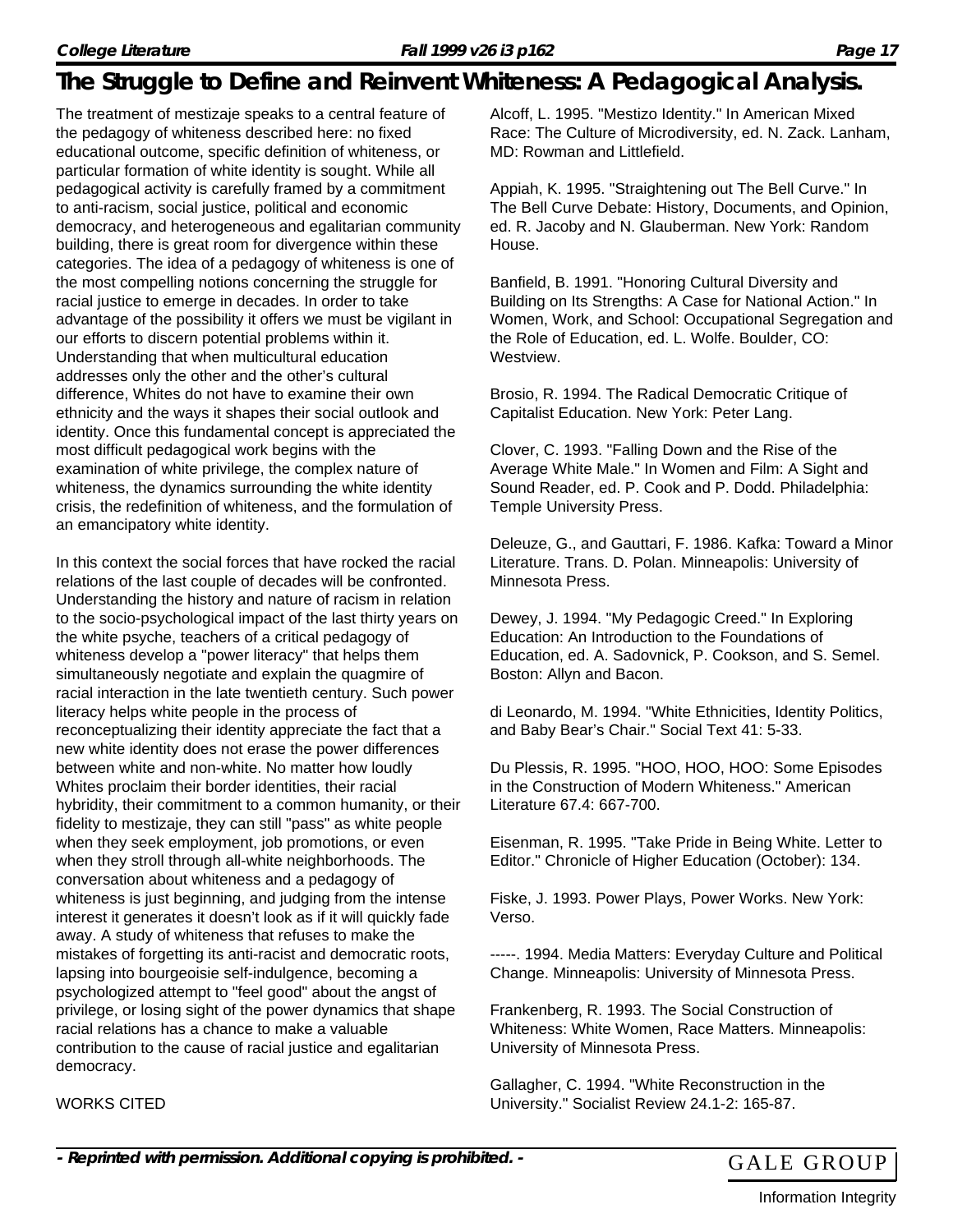Giroux, H. 1992. Border Crossings: Cultural Workers and the Politics of Education. New York: Routledge.

-----. 1995. "White Panic." In Eyes Right: Challenging the Right-Wing Backlash, ed. C. Berlet. Boston: South End Press.

Gresson, A. 1995. The Recovery of Race in America. Minneapolis: University of Minnesota Press.

-----. 1997. "Professional Wrestling and Youth Culture: Teasing, Taunting, and the Containment of Civility." In Kinderculture: Corporate Constructions of Childhood, ed.S. Steinberg and J. Kincheloe. Boulder, CO: Westview.

Grossberg, L. 1995. "What's in a Name (One More Time)? Taboo: The Journal of Culture and Education 1.1:37.

Hacker, A. 1992. Two Nations: Black and White, Separate, Hostile, Unequal. New York: Ballantine Books.

Haymes, S. 1996. "Race, Repression, and the Politics of Crime and Punishment in The Bell Curve." In Measured Lies: The Bell Curve Examined, ed. J. Kincheloe, S. Steinberg, and A. Gresson. New York: St. Martin's Press.

Herrnstein, R., and Murray, C. 1994. The Bell Curve: Intelligence and Class Structure in American Life. New York: The Free Press.

hooks, b. 1992. Black Looks: Race and Representation. Boston: Beacon Press.

Jordan, J. 1995. "In the Land of White Supremacy." In Eyes Right: Challenging the Right Wing Backlash, ed. C. Berlet. Boston: South End Press.

Kamin, L. 1995. "Lies, Damned Lies, and Statistics." In The Bell Curve Debate: History, Documents, and Opinion, ed. R. Jacoby and N. Glauberman. New York: Random House.

Keating, A. 1995. "Interrogating 'Whiteness,' (De) Constructing Race." College English 57.8: 901-18.

Kincheloe, J. 1995. Toil and Trouble: Good Work, Smart Workers, and the Integration of Academic and Vocational Education. New York: Peter Lang.

Kincheloe, J., and S. Steinberg. 1997. Changing Multiculturalism. London: Open University Press.

-----. 1993. "A Tentative Description of Post-Formal Thinking: The Critical Confrontation with Cognitive Theory." Harvard Educational Review 63.3: 296-320. Kincheloe, J., S. Sternbeg, and P. Henchey, eds. 1999. The Post-Formal Reader: Cognition and Education. New York: Falmer Press.

Kincheloe, J., S. Steinberg, N. "Rodriguez, and R. Chennault, eds. 1998. White Reign: Deploying Whiteness in America. New York: St. Martin's Press.

King, J. 1996. "Bad Luck, Bad Blood, Bad Faith: Ideological Hegemony and the Oppressive Language of Hoodoo Social Science." In Measured Lies: The Bell Curve Examined, ed. J. Kincheloe, S. Steinberg, and A Gresson. New York: St. Martin's Press.

Lind, M. 1995. "Brave New Right." In The Bell Curve Wars: Race, Intelligence, and the Future of America, ed. S. Fraser. New York: Basic Books.

Luke, C. 1994. "White Women in Interracial Families: Reflections on Hybridization, Feminine Identities, and Racialized Othering." Feminist Issues 14.2: 49-72.

MacCannell, D. 1992. Empty Meeting Grounds. New York: Routledge.

McCarthy, S. 1995. Why Are the Heroes Always White? Kansas City: Andrews and McMeel.

McIntosh, P. 1995. "White Privilege and Male Privilege: A Personal Account of Coming to See Correspondences Through Work in Women's Studies." In Race, Class, and Gender: An Anthology, ed. M. Anderson and P. Collins. Belmont, CA: Wadsworth.

McLaren, P. 1993. "Border Disputes: Multicultural Narrative, Identity Formation, and Critical Pedagogy in Postmodern America. In Naming Silenced Lives: Personal Narratives and the Process of Educational Change, ed. D. McLaughlin and W. Tierney. New York: Routledge.

McMillen, L. 1995. "Lifting the Veil from Whiteness: Growing Body of Scholarship Challenges a Racial Norm." The Chronicle of Higher Education (September): A23.

Macedo, D. 1994. Literacies of Power: What Americans Are Not allowed to Know. Boulder: Westview Press.

Merelman, R. 1986. "Domination, Self-Justification, and Self-Doubt: Some Social Psychological Considerations." Journal of Politics 48: 276-99.

-----. 1995. Representing Black Culture: Racial Conflict and Cultural Politics in the United States. New York: Routledge.